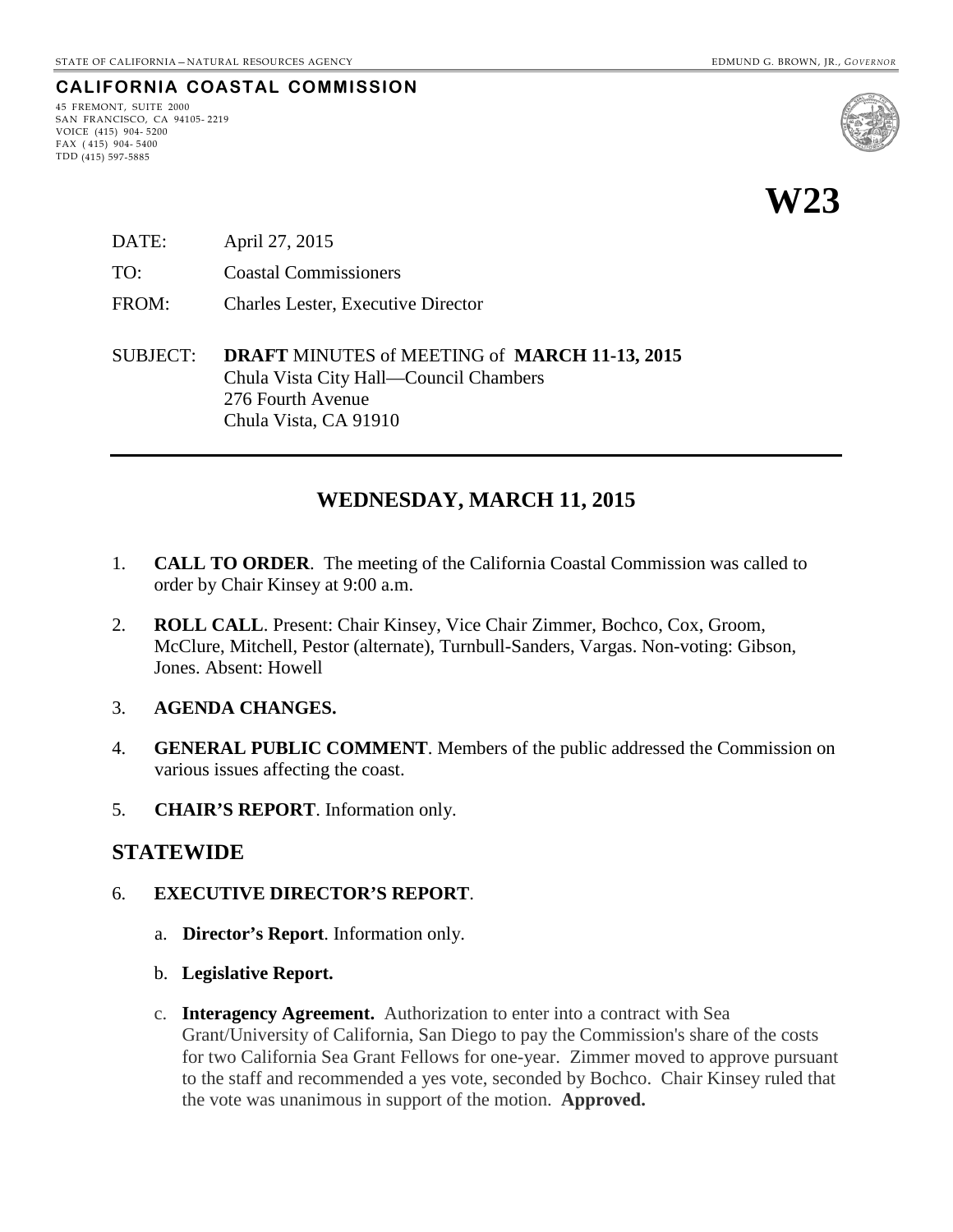## **NORTH COAST DISTRICT**

- 7. **DEPUTY DIRECTOR'S REPORT**. Report by Deputy Director on permit waivers, emergency permits, immaterial amendments & extensions, LCP matters not requiring public hearings, and on comments from the public. There being no objections, Chair Kinsey ruled that the Commission concurred.
- 8. **CONSENT CALENDAR (removed from Regular Calendar)**.

### 9. **LOCAL COASTAL PROGRAMS (LCPs)**

- a. **City of Arcata LCP Amendment No. LCP-1-ARC-14-0015-1(Multiple Site Designation Changes) Certification Review.** Staff recommended that the Commission concur with the Executive Director's determination that the adopted resolutions and ordinances by the City of Arcata are legally adequate. There being no objection, Chair Kinsey ruled that the Commission concurred.
- b. **City of Trinidad LCP Amendment No. LCP-1-TRN-14-0846-1 (Vacation Dwelling Units).** Staff recommended concurrence that the proposed modifications to the certified Implementation Plan for vacation dwellings are minor.

**Motion & vote**: McClure moved to concur with the staff recommendation and recommended a yes vote, seconded by Groom. Chair Kinsey ruled that the vote was unanimous in favor of the motion. **Approved**.

## **ENERGY, OCEAN RESOURCES AND FEDERAL CONSISTENCY**

- 10. **ENERGY, OCEAN RESOURCES and FEDERAL CONSISTENCY**. Report by the Deputy Director on permit waivers, emergency permits, immaterial amendments  $\&$ extensions, negative determinations, matters not requiring public hearings, and status report on offshore oil & gas exploration & development. Action on 9-15-0162-W (Southern California Edison Co.) was postponed. There being no objection, Chair Kinsey ruled that the Commission concurred with the remainder of the report.
- 11. **CONSENT CALENDAR (removed from Regular Calendar)**. None.

## **NORTH CENTRAL COAST DISTRICT**

- 12. **DEPUTY DIRECTOR'S REPORT**. Report by Deputy Director on permit waivers, emergency permits, immaterial amendments & extensions, LCP matters not requiring public hearings, and on comments from the public.
- 13. **CONSENT CALENDAR (removed from Regular Calendar)**. Staff moved one item [16a] to the expanded consent calendar and recommended approval with conditions. There being no objections, Chair Kinsey ruled that the Commission concurred. Approved with conditions.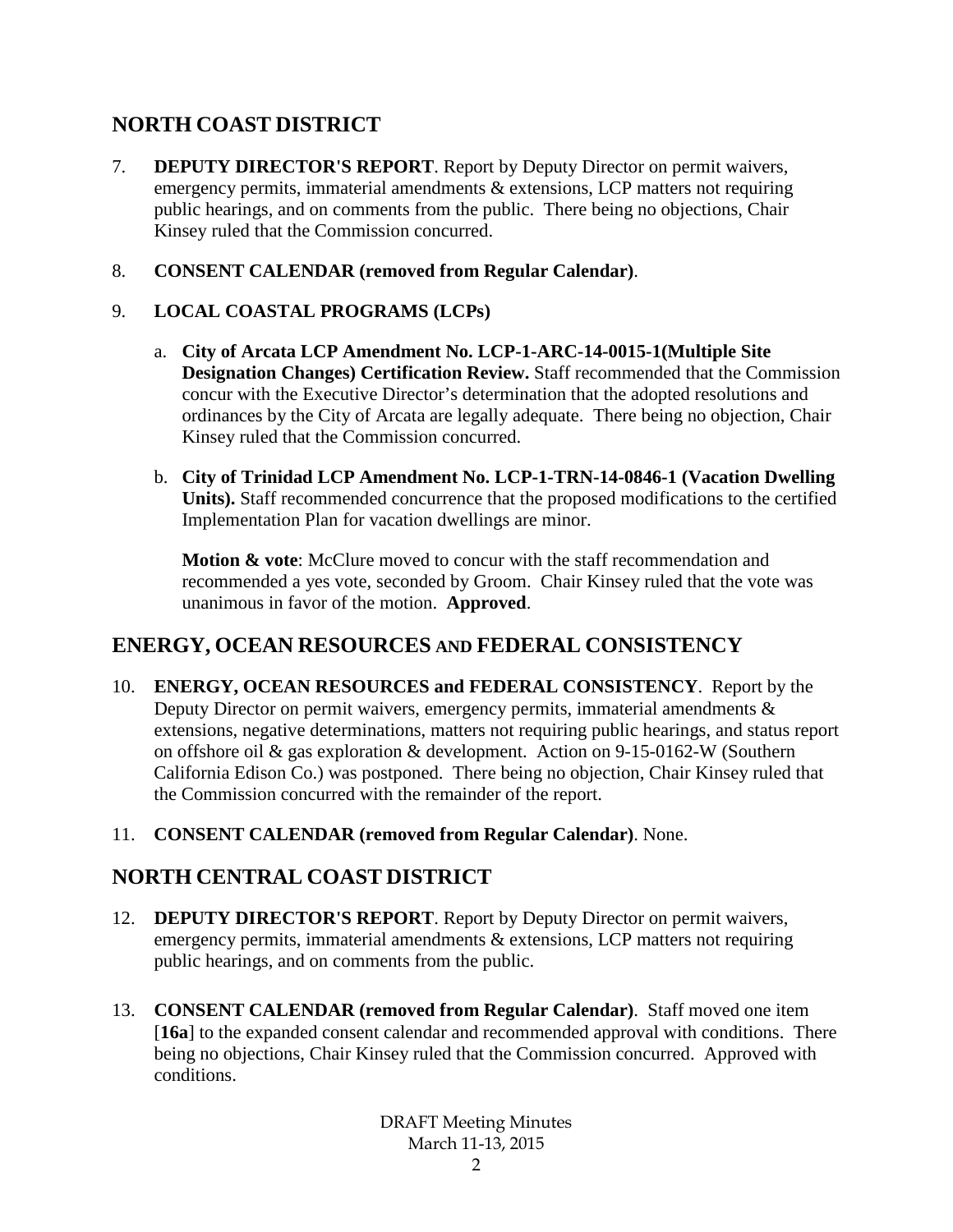#### 14. **LOCAL COASTAL PROGRAMS (LCPs)**

a. **City of Half Moon Bay LCP Amendment No. HMB-MAJ-2-10-B (A-1 Zoning District).** Staff recommended that the Commission certify the Implementation Plan as submitted.

**Motion & vote**: Groom moved to reject the Implementation Plan as submitted and recommended a no vote, seconded by Cox. Chair Kinsey ruled that the vote was unanimous in opposition to the motion. **Approved as submitted.**

#### 15. **NEW APPEALS.**

a. **Appeal No. A-2-MAR-12-008 (Kirschman,** Marin County) Staff recommended that the Commission determine that **Appeal No. A-2-MAR-12-008** raised a substantial issue.

Motion & vote: Groom moved to determine that **Appeal No. A-2-MAR-12-008** raised no substantial issue on the grounds on which the appeal was filed and recommended a no vote, seconded by Zimmer. Chair Kinsey ruled that the vote was unanimous in opposition to the motion. **Substantial Issue found. De novo phase of hearing continued.**

b. **Appeal No. A-2-HMB-15-0006 (Campodonico,** Half Moon Bay) Staff recommended that the Commission determine Appeal No. A-2-HMB-15-0006 raised no substantial issue.

**Motion & vote**: Groom moved to determine that Appeal No. A-2-HMB-15-0006 raised no substantial issue on the grounds on which the appeal was filed and recommended a yes vote, seconded by Cox. Chair Kinsey ruled that the vote was unanimous in favor of the motion. **No Substantial Issue found.**

#### 16. **COASTAL PERMIT APPLICATIONS**.

a. **Application No. 2-14-0673 (Lundberg,** Bodega Bay) Moved by staff to the expanded consent calendar. **Approved with conditions**.

## **CENTRAL COAST DISTRICT**

- 17. **DEPUTY DIRECTOR'S REPORT**. Report by Deputy Director on permit waivers, emergency permits, immaterial amendments & extensions, LCP matters not requiring public hearings, and on comments from the public. There being no objection, Chair Kinsey ruled that the Commission concurred.
- 18. **CONSENT CALENDAR (removed from Regular Calendar)**. Staff moved one item [21b] to the expanded consent calendar and recommended approval with conditions. Chair Kinsey ruled that the Commission concurred. **Approved with conditions**.

#### 19. **LOCAL COASTAL PROGRAMS (LCPs)**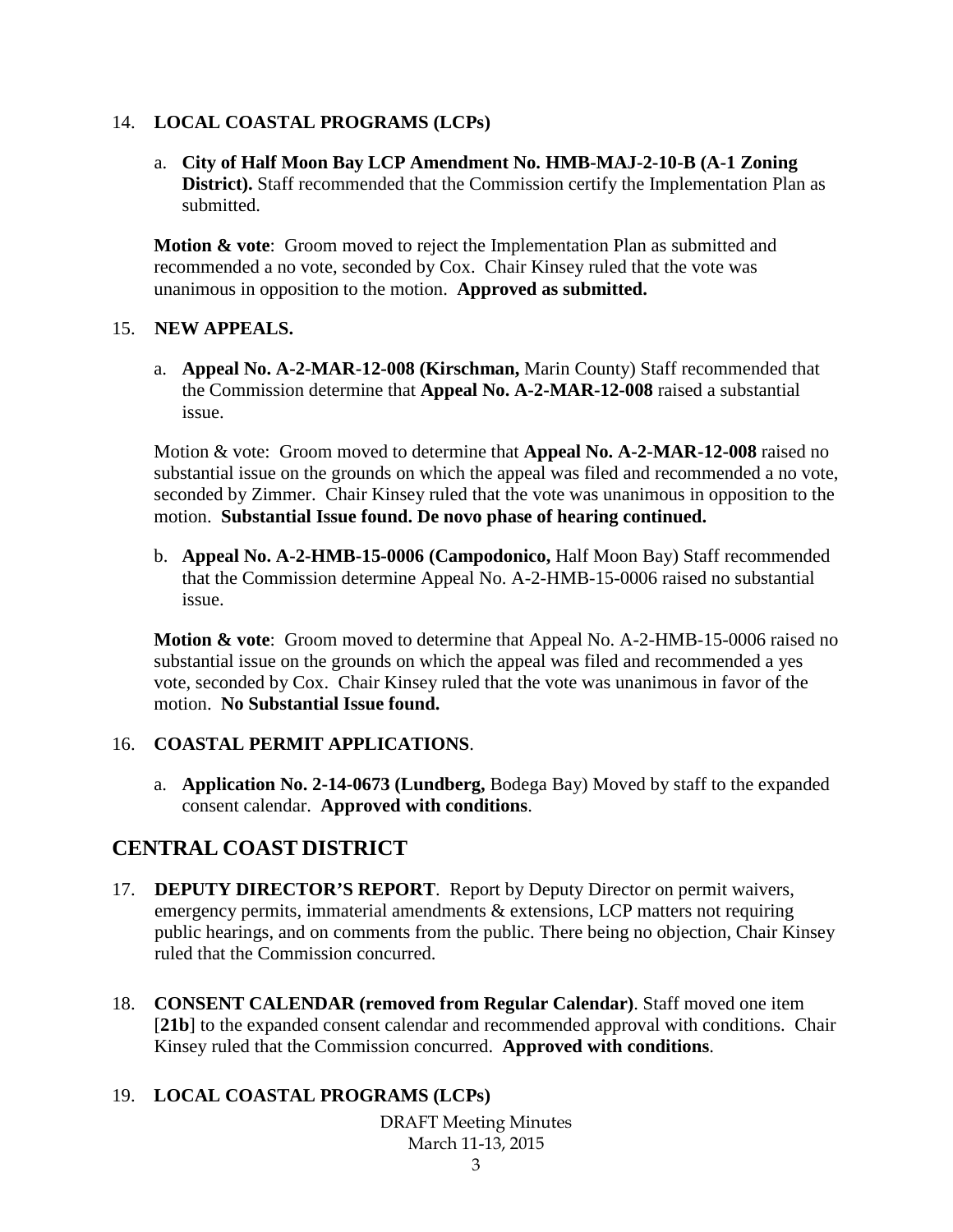a. **City of Santa Cruz LCP Amendment No. STC-1-12 Part 1 (Emergency Shelters).** Staff recommended approval of the Implementation Plan as submitted.

**Motion & vote**: Groom moved to reject the Implementation Plan as submitted and recommended a no vote, seconded by McClure. Chair Kinsey ruled that the vote was unanimous in opposition to the motion. **Approved as submitted**.

#### 20. **NEW APPEALS**.

a. **Appeal No. A-3-CML-15-0004 (Jarve,** Carmel-by-the-Sea) Staff recommended that the Commission determine no substantial issue on the grounds on which the appeal was filed.

**Motion & vote**: Groom moved to determine that Appeal No. A-3-CML-15-0004 raised no substantial issue on the grounds on which the appeal was filed and recommended a yes vote, seconded by Bochco. Chair Kinsey ruled that the vote was unanimous in favor of the motion. **No substantial Issue found.**

## 21. **COASTAL PERMIT APPLICATIONS**.

- a. **Application No. 3-14-0210 (Flavell,** Santa Cruz Co.) [**POSTPONED**]
- b. **Application No. 3-14-1722 (Scales Restaurant,** Monterey) Moved by staff to the expanded consent calendar. **Approved with conditions.**

## **SOUTH CENTRAL COAST DISTRICT**

- 22. **DEPUTY DIRECTOR'S REPORT**. Report by Deputy Director on permit waivers, emergency permits, immaterial amendments & extensions, LCP matters not requiring public hearings, and on comments from the public. There being no objection, Chair Kinsey ruled that the Commission concurred.
- 23. **CONSENT CALENDAR (removed from Regular Calendar)**. Staff moved 3 items [25a, 26c, 26d] to the expanded consent calendar and recommended approval with conditions.

**Motion & vote**: Turnbull-Sanders moved to approve the consent calendar pursuant to the staff recommendation and recommended a yes vote, seconded by Bochco. Chair Kinsey ruled that the vote was unanimous in favor of the motion. **Approved with conditions**.

## 24. **LOCAL COASTAL PROGRAM.**

a. **County of Santa Barbara LCP Amendment No. LCP-4-STB-13-0211-1-Part A (Agricultural Buffer Regulation) Certification Review**. Staff recommended that the Commission concur with the Executive Director's determination that the action by the County of Santa Barbara is legally adequate. There being no objection, Chair Kinsey ruled that the Commission concurred.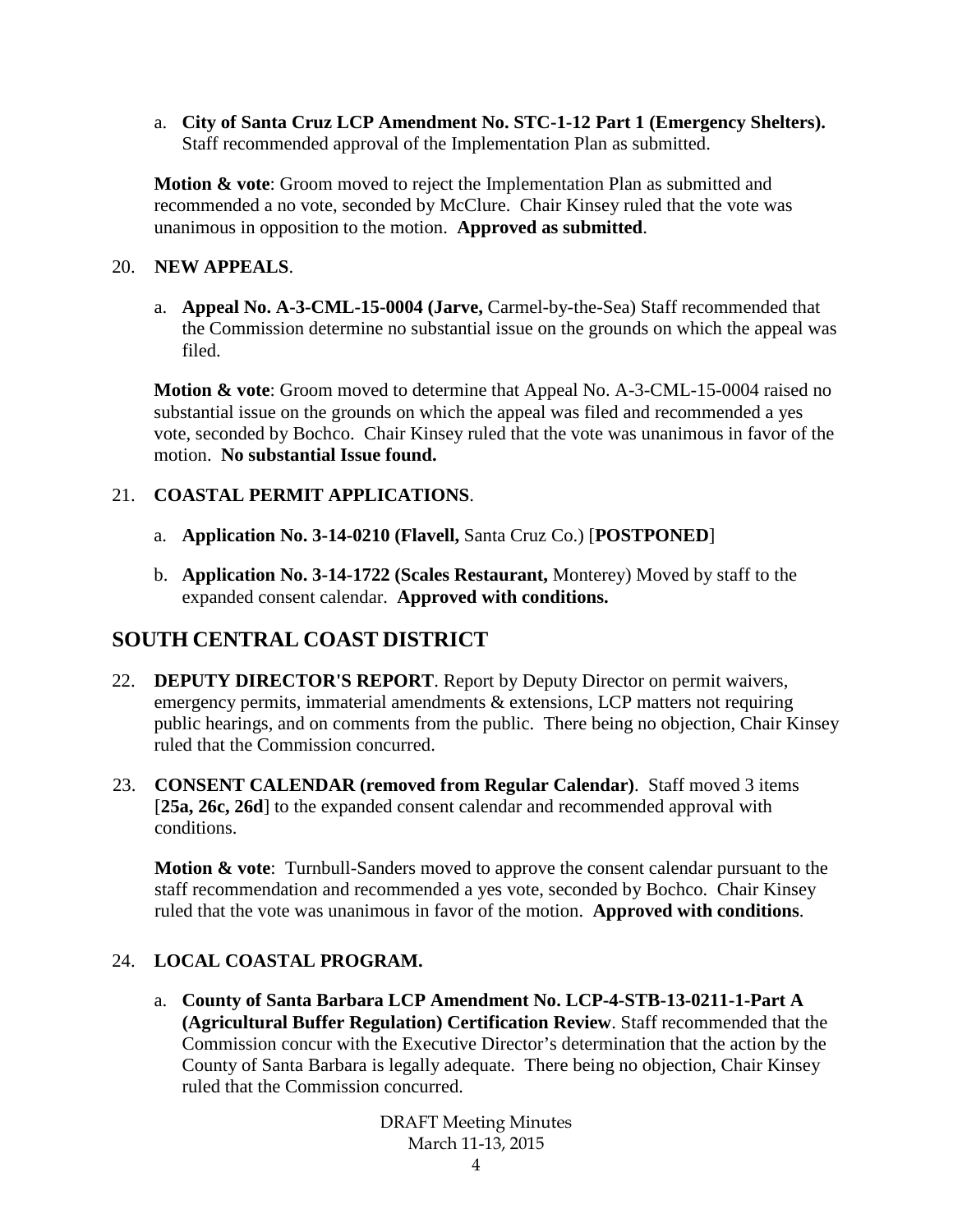- b. **City of San Buenaventura LCP Amendment No. SBV-MAJ-2-12 (Promenade Parcels) Certification Review.** Staff recommended that the Commission concur with the Executive Director's determine that the action by the City of San Buenaventura is legally adequate. There being no objection, Chair Kinsey ruled that the Commission concurred.
- c. **City of Malibu LCP Amendment No. LCP-4-MAL-15-0001-1 (Civic Center Wastewater Treatment Facility). Time Extension**. Staff recommended approval of the time extension.

**Motion & vote**: Vargas moved to grant the time extension and recommended a yes vote, seconded by Bochco. Chair Kinsey ruled that the vote was unanimous in favor of the motion. **Approved.**

#### 25. **NOTICE OF IMPENDING DEVELOPMENT.**

a. **UCSB Notice of Impending Development No. UCS-NOID-0007-14 (East Gate Vegetation Removal)**. Moved by staff to the expanded consent calendar. **Approved with conditions**.

## 26. **COASTAL PERMIT APPLICATIONS**.

- a. **Application No. 4-12-076 (Kellogg Avenue LLC,** Goleta) **[POSTPONED]**
- b. **Application No. 4-13-010 (Caltrans**, Malibu) Staff recommended approval with conditions.

**Motion & vote:** Cox moved to approve pursuant to the staff recommendation and recommended a yes vote, seconded by McClure. Chair Kinsey ruled that the vote was unanimous in favor of the motion. **Approved with conditions**.

- c. **Application No. 4-06-081-A2 (Dziadulewicz, Los Angeles County)** Moved by staff to the expanded consent calendar. **Approved with conditions**.
- d. **Application No. 4-14-1685 (Los Angeles County Department of Public Works)** Moved by staff to the expanded consent calendar. **Approved with conditions.**

## **SAN DIEGO COAST DISTRICT**

- 27. **DEPUTY DIRECTOR'S REPORT**. Report by Deputy Director on permit waivers, emergency permits, immaterial amendments & extensions, LCP matters not requiring public hearings, and on comments from the public. There being no objection, Chair Kinsey ruled that the Commission concurred.
- 28. **CONSENT CALENDAR (removed from Regular Calendar)**. Staff moved 2 item [**30b, 30c**] to the expanded consent calendar and recommended approval with conditions.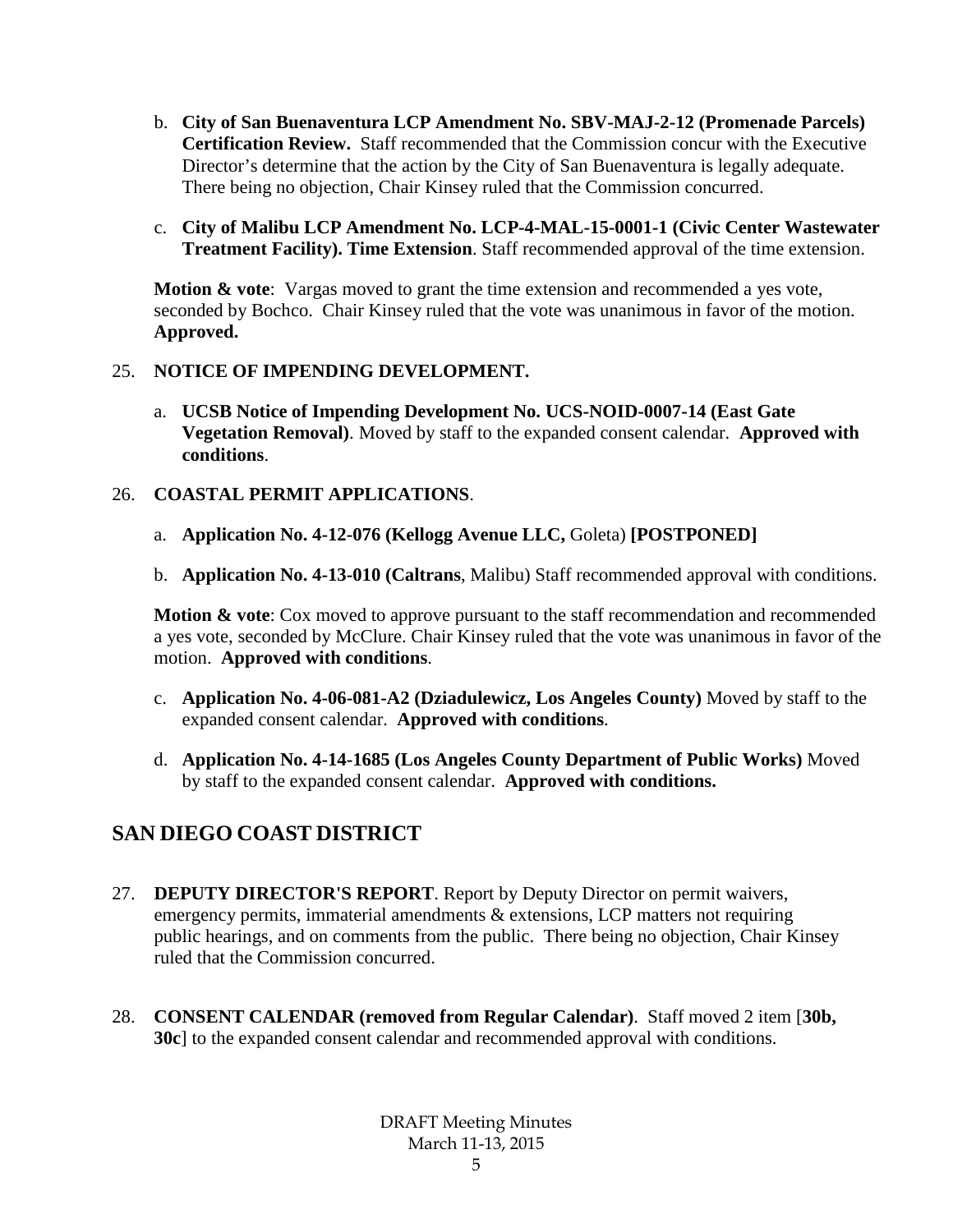**Motion & vote**: Groom moved to approve the consent calendar pursuant to the staff recommendation and recommended a yes vote, seconded by Bochco. Chair Kinsey ruled that the vote was unanimous in favor of the motion. **Approved with conditions**.

## 29. **LOCAL COASTAL PROGRAMS (LCPs).**

a. **City of Carlsbad LCP Amendment No. LCP-6-CII-14-0837-2 (Daybreak Community Church).** Staff recommended approval as submitted.

**Motion & vote:** Cox moved to certify the Land Use Plan as submitted and recommended a yes vote, seconded by Bochco. Chair Kinsey ruled that the vote was unanimous in favor of the motion. **Approved as submitted**.

**Motion & vote:** Cox moved to reject the Implementation Plan as submitted and recommended a no vote, seconded by Bochco. Chair Kinsey ruled that the vote was unanimous in opposition to the motion. **Approved as submitted.**

b. **City of Chula Vista LCP Amendment No. LCP-6-CHV-14-0824-1 (Clean-Up Revisions & Corrections)**. Staff recommended denial of the Land Use Plan as submitted and approval if modified as suggested and approval of the Implementation Plan as submitted.

**Motion & vote**: Cox moved to certify the Land Use Plan as submitted and recommended a no vote, seconded by Bochco. Chair Kinsey ruled that the vote was unanimous in opposition to the motion. **Certification denied as submitted.**

**Motion & vote:** Cox moved to certify the Land Use Plan if modified as suggested pursuant to the staff recommendation and recommended a yes vote, seconded by Bochco. Chair Kinsey ruled that the vote was unanimous in favor of the motion. **Approved with modifications.**

**Motion & vote**: Cox moved to reject the Implementation Plan as submitted and recommended a no vote, seconded by Bochco. Chair Kinsey ruled that the vote was unanimous in opposition to the motion. **Approved as submitted.**

c. **City of Imperial Beach LCP Amendment No. LCP-6-IMB-14-0838-1 (Affordable Housing Density Bonus and Special Needs Housing)**. Staff recommended denial of the Implementation Plan as submitted and approval if modified as suggested.

**Motion & vote**: Cox moved to reject the Implementation Plan as submitted and recommended a yes vote, seconded by Bochco. Chair Kinsey ruled that the vote was unanimous in favor of the motion. **Certification denied as submitted.**

**Motion & vote:** Cox moved to certify the Implementation Plan if modified as suggested pursuant to the staff recommendation and recommended a yes vote, seconded by Bochco. Chair Kinsey ruled that the vote was unanimous in favor of the motion. **Approved with modifications.**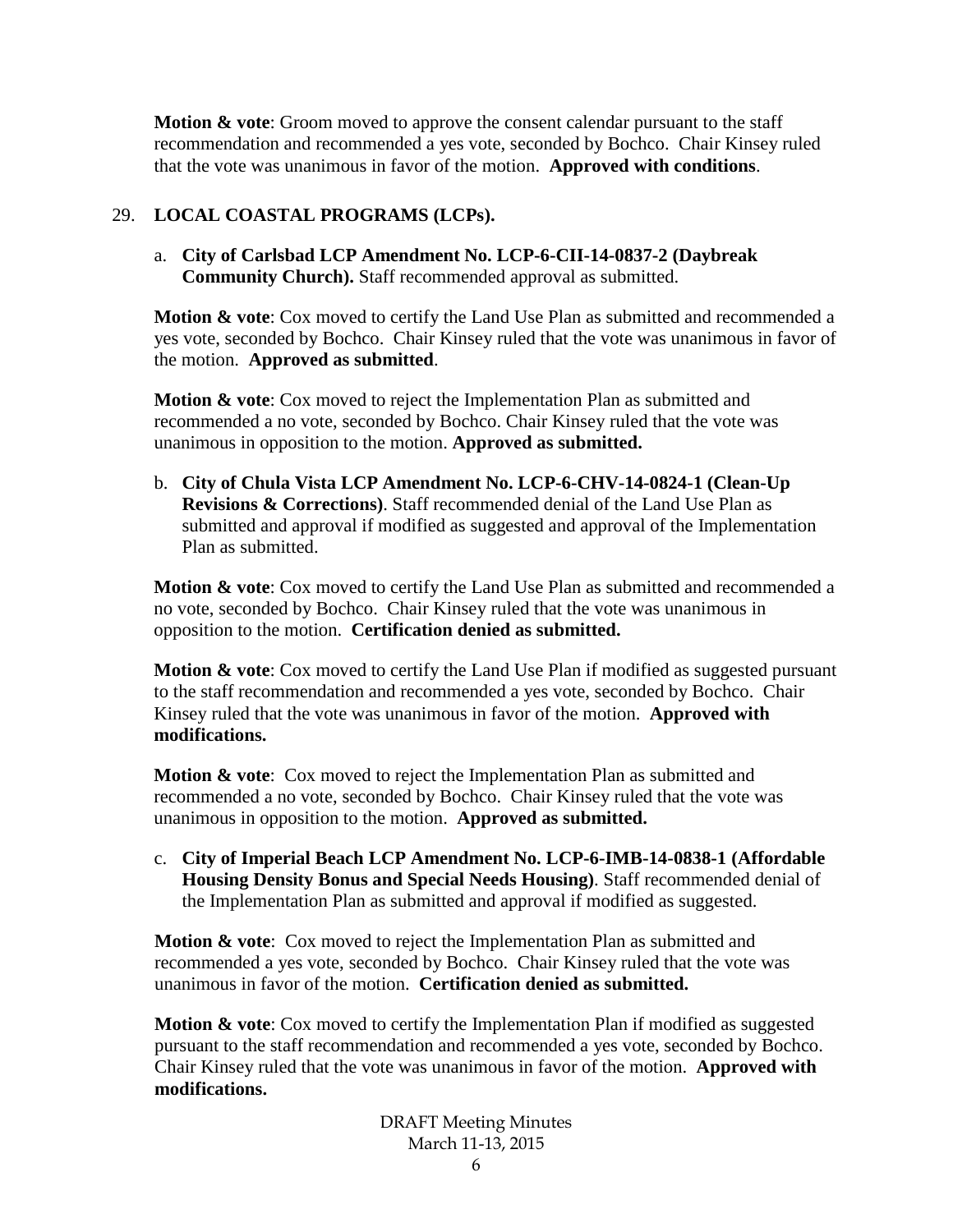#### 30. **COASTAL PERMIT APPLICATIONS**.

- a. **Application No. 6-14-0679 (WJK Trust**, Solana Beach) [**POSTPONED**]
- b. **Application No. 6-14-1755 (UCSD Kendall-Frost Marsh Reserve Restoration**) Moved by staff to the expanded consent calendar. **Approved with conditions**.
- c. **Application No. 6-14-1897 (San Dieguito Union High School District**, Solana Beach) Moved by staff to the expanded consent calendar. **Approved with conditions**.

**LUNCH RECESS**: The Commission recessed for lunch at 12:30 and returned at 1:30 p.m.

**CLOSED SESSION**. The Commission received litigation information and advice regarding Horizontal Development LLC et al. v. CCC; Khalkhali et al. v. CCC et al. (Svitek, RPI); San Diegans for Responsible Planning v. CCC (City of San Diego et al., RPI); In re Petition for a Determination that a Policy of the CCC is an Underground Regulation; and two matters of potential litigation.

#### 31. **PERMIT AMENDMENTS**.

a. **Permit No. 6-04-088-A12 (JPA Boardwalk,** Del Mar) Staff recommended denial of the proposed amendment.

**Motion**: Cox moved to approve the proposed amendment and recommended a yes vote, seconded by McClure.

**Motion**: Mitchell moved to continue and recommended a yes vote, seconded by Bochco. [*motion withdrawn*]

**Motion & vote**: Turnbull-Sanders moved to continue and recommended a yes vote, seconded by Bochco. The roll call vote was 5 in favor (Bochco, Groom, McClure, Mitchell, Turnbull-Sanders) and 5 opposed (Cox, Pestor, Vargas, Zimmer, Kinsey). **Motion failed.**

**Vote on the main motion:** The roll call vote was 5 in favor (Cox, McClure, Mitchell, Turnbull-Sanders, Vargas) and 5 opposed (Bochco, Groom, Pestor, Zimmer, Kinsey). **Denied**.

b. **Permit No. 6-05-95-A1 (Lingenfelder, et al.,** Solana Beach) Staff recommended approval with conditions.

**Motion & vote:** Bochco moved to approve pursuant to the staff recommendation and recommended a yes vote, seconded by Zimmer. The roll call vote was 9 in favor (Bochco, Cox, Groom, Mitchell, Pestor, Turnbull-Sanders, Vargas, Zimmer, Kinsey) and one opposed (McClure). **Approved with conditions.**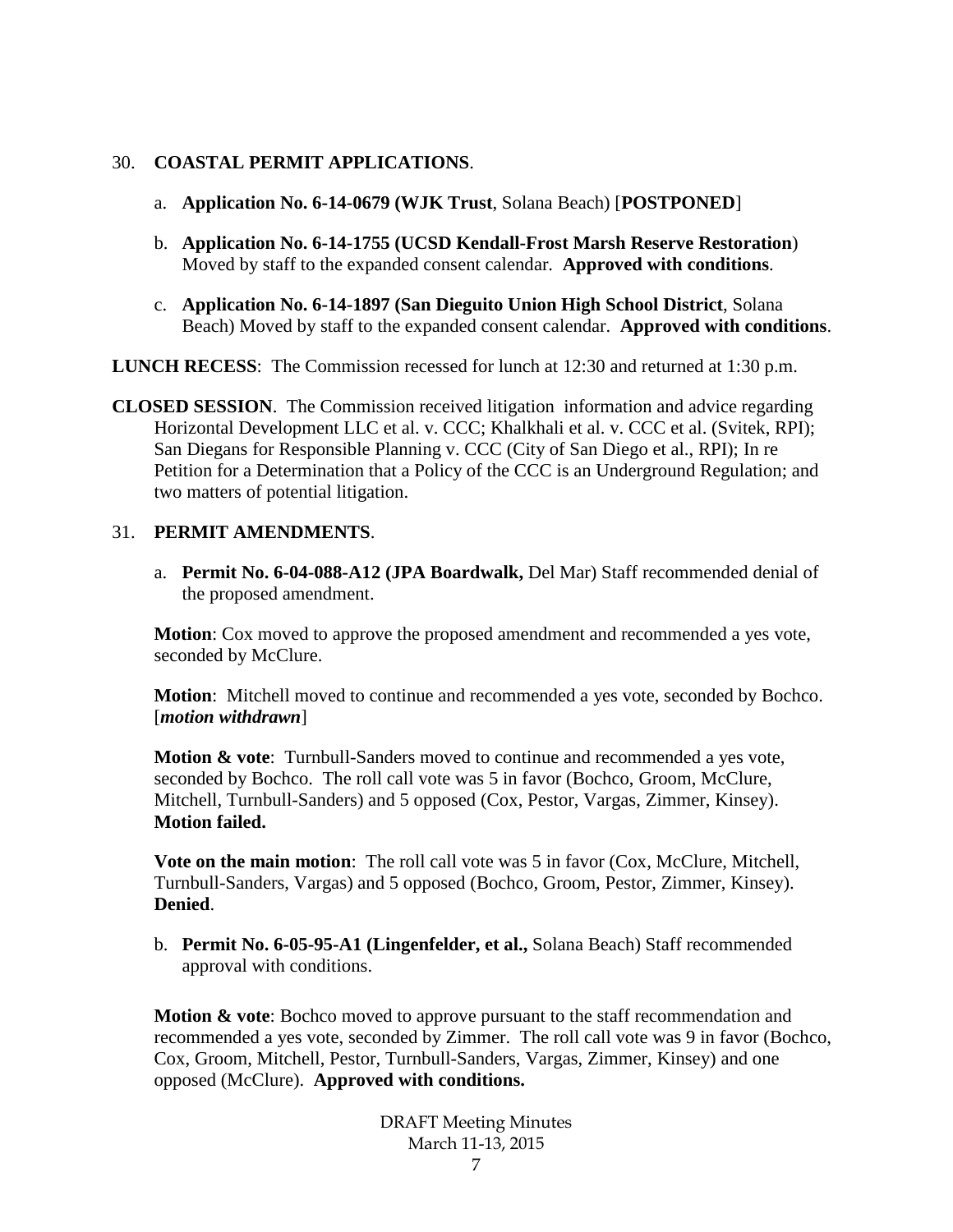#### 32. **REVOCATION**.

a. **Revocation Request No. 6-12-061-REV (Grand & Strand LLC**, San Diego) Staff recommended denial of the revocation request.

**Motion & vote:** Cox moved to grant the revocation and recommended a no vote, seconded by Bochco. Chair Kinsey ruled that the vote was unanimous in opposition to the motion. **Denied**.

# **STATEWIDE**

- 33. **APPROVAL OF MINUTES**. Zimmer moved to approve the minutes of April 2014 and November 2014 as written, seconded by Bochco. Chair Kinsey ruled the vote was unanimous in support of the motion. **Approved.**
- 34. **COMMISSIONERS' REPORTS**. Information only.
- 35. **CONSERVANCY REPORT**. Information only.
- 36. **SANTA MONICA MOUNTAINS CONSERVANCY REPORT**. Information only.
- 37. **SANTA MONICA BAY RESTORATION REPORT**. Information only.
- 38. **DEPUTY ATTORNEY GENERAL'S REPORT**. Information only.

The Commission recessed for the day at 4:10 p.m.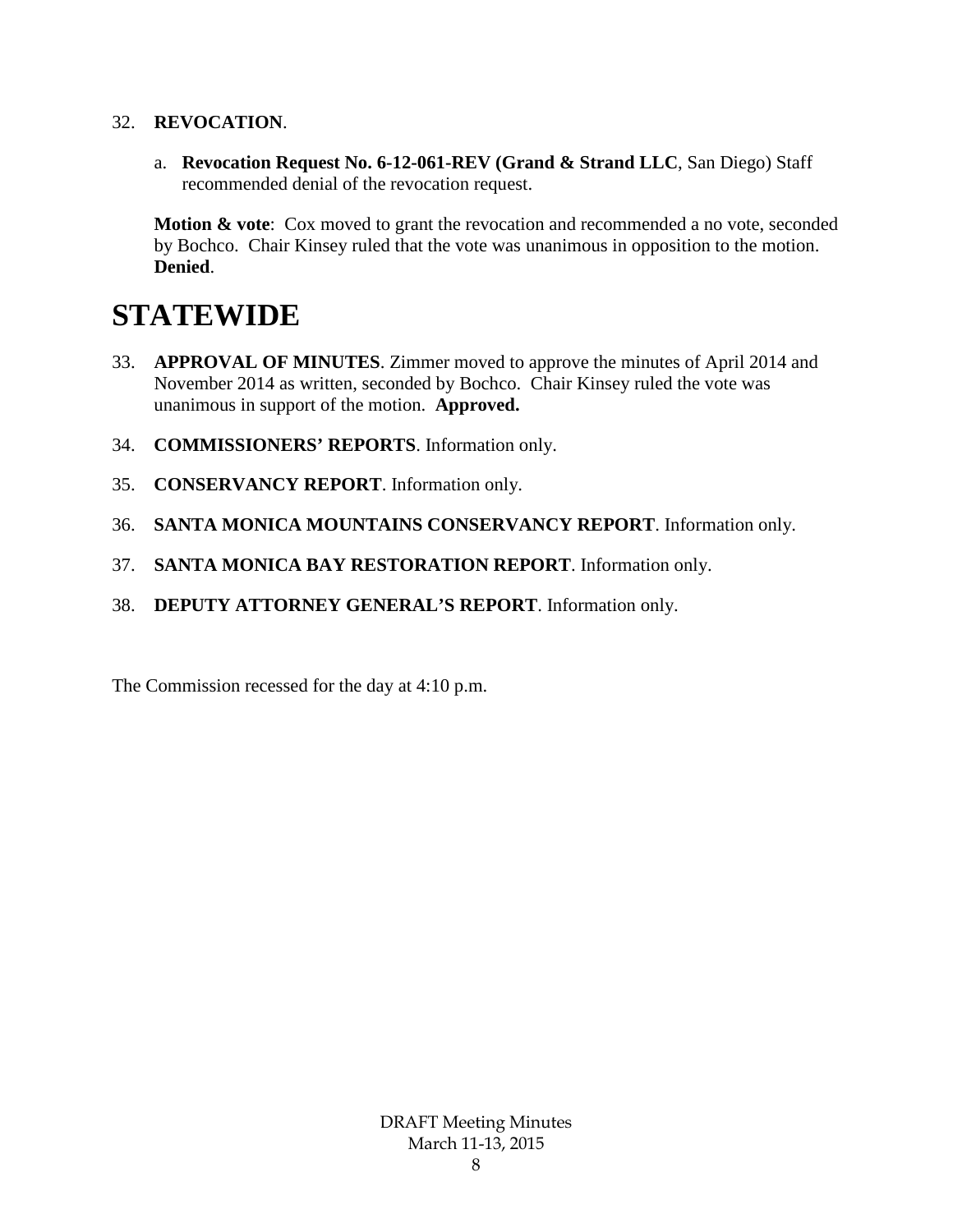## **THURSDAY, MARCH 12, 2015**

1. **CALL TO ORDER**. The meeting of the California Coastal Commission was called to order 9:00 a.m. by Chair Kinsey.

2. **ROLL CALL**. Present: Chair Kinsey, Vice Chair Zimmer, Bochco, Cox, Groom, McClure, Pestor. Turnbull-Sanders arrived at 9:12 a.m.; Howell, Mitchell, and Vargas arrived at 9:25 a.m. Non-voting: Gibson, Jones, Lucchesi.

#### 3. **AGENDA CHANGES.**

4. **GENERAL PUBLIC COMMENT**. Members of the public addressed the Commission on various issues affecting the coast.

## **SOUTH COAST DISTRICT (ORANGE COUNTY)**

- 5. **ADMINISTRATIVE CALENDAR**. Staff recommended that the Commission concur with the Executive Director's determination. There being no objection, Chair Kinsey ruled that the Commission concurred.
	- a. **Application No. 5-14-1706 (Chamberlain, Seal Beach,** Orange Co.)
	- b. **Application No. 5-14-1760 (Miller and Accretive Realty Investments LLC,**  Newport Beach)
- 6. **CONSENT CALENDAR**. Staff recommended that the Commission approve the consent calendar with conditions. [*Item 6b was postponed*]

**Motion & vote:** Groom moved to approve the consent calendar pursuant to the staff recommendation and recommended a yes vote, seconded by Cox. Chair Kinsey ruled that the vote was unanimous in favor of the motion. **Approved with conditions.**

- a. **Application No. 5-14-1635 (Previti,** Newport Beach)
- b. **Application No. 5-14-1717 (Lido Group Retail, LLC,** Newport Beach) [**POSTPONED**]

## **ENFORCEMENT**

- 7. **ENFORCEMENT REPORT**. Report by Chief of Enforcement on Statewide Enforcement Program. None.
- 8. **Settlement Agreement and Settlement Cease and Desist Order No. CCC-15-CD-01 (Newport Banning Ranch, LLC, et al.,** Orange Co.) Staff recommended that the Commission issue the Settlement Cease and Desist order.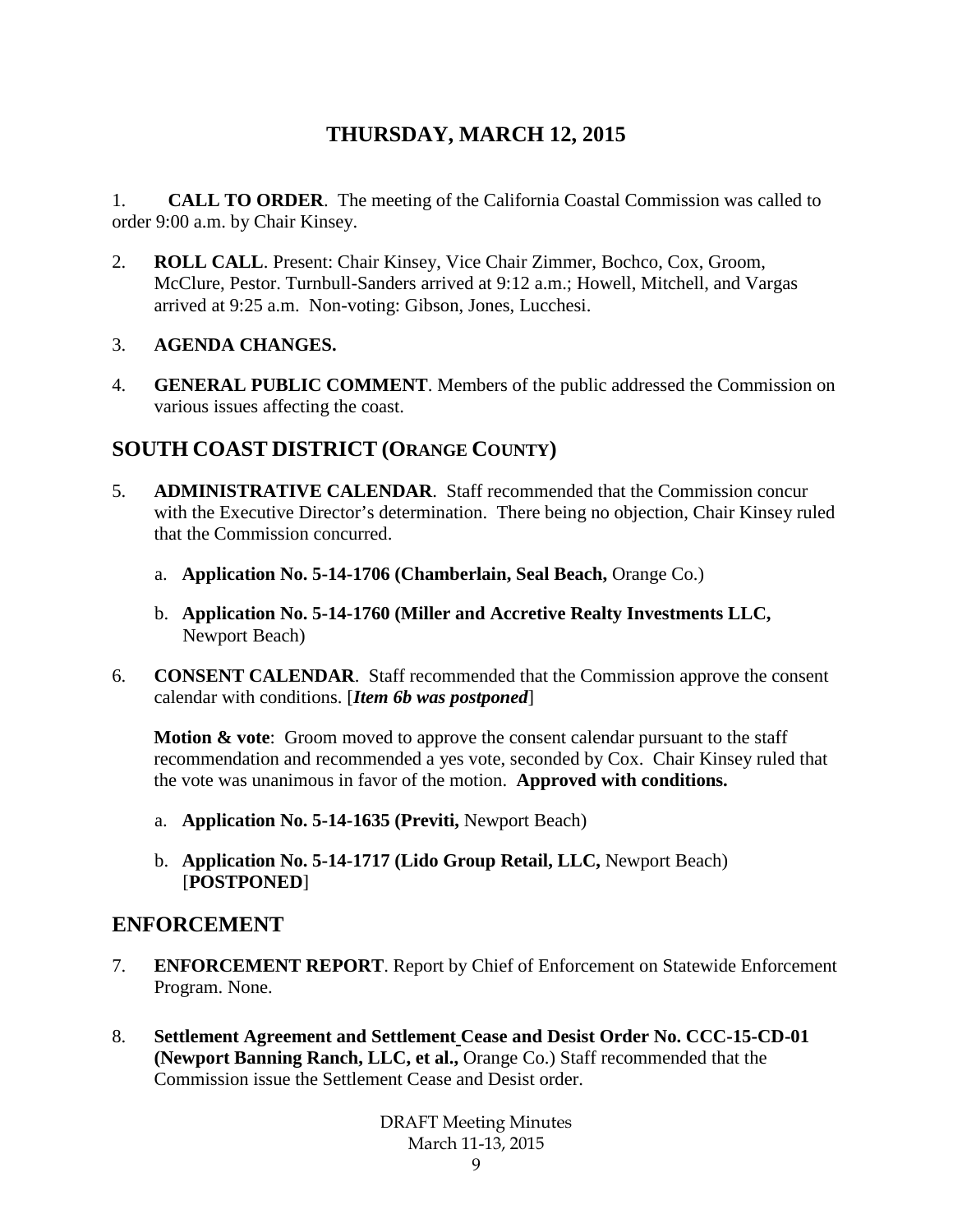**Motion & vote**: Vargas moved to issue **Cease and Desist Order No. CCC-15-CD-01** pursuant to the staff recommendation and recommended a yes vote, seconded by McClure. Chair Kinsey ruled that the vote was unanimous in favor of the motion. **Approved**.

9. **Settlement Agreement and Settlement Restoration Order No. CCC-15-RO-01 (Newport Banning Ranch, LLC, et al.,** Orange Co.) Staff recommended that the Commission issue the Settlement Restoration order.

**Motion & vote**: Vargas moved to issue **the Settlement Restoration Order No. CCC-15- RO-01** pursuant to the staff recommendation and recommended a yes vote, seconded by McClure. Chair Kinsey ruled that the vote was unanimous in favor of the motion. **Approved**.

## **SOUTH COAST DISTRICT (ORANGE COUNTY)**

- 10. **DEPUTY DIRECTOR'S REPORT FOR ORANGE COUNTY**. Report by Deputy Director on permit waivers, emergency permits, immaterial amendments & extensions, LCP matters not requiring public hearings, and on comments from the public. There being no objection, Chair Kinsey ruled that the Commission concurred.
- 11. **CONSENT CALENDAR (removed from Regular Calendar)**. None.

#### 12. **NEW APPEALS**.

a. **Appeal No. A-5-LGB-13-0223 (Meehan,** Laguna Beach) Staff recommended that the Commission determine that **Appeal No. A-5-LGB-13-0223** raised substantial issue on the grounds on which the appeal was filed. There being no objection, Chair Kinsey ruled that the Commission **found substantial issue** and opened the de novo hearing. Staff recommended approval with conditions.

**Motion**: Vargas moved to approve pursuant to the staff recommendation and recommended a yes vote, seconded by Bochco.

**Amending motion & vote**: Vargas moved to allow the existing casita and stairway to remain; to require a CDP for renovation, repair, or maintenance of the casita and stairway consistent with the LCP; to require any new accessory structures to comply with the bluff edge setback as defined in the LUP; and to prohibit replacement of the casita and stairway if they collapse and recommended a yes vote, seconded by McClure. The roll call vote was 10 in favor (Bochco, Cox, Groom, Howell, McClure, Mitchell, Turnbull-Sanders, Vargas, Zimmer, Kinsey) and one opposed (Pestor). **Approved**.

**Vote on the main motion**: The roll call vote was 10 in favor (Bochco, Cox, Groom, Howell, McClure, Mitchell, Turnbull-Sanders, Vargas, Zimmer, Kinsey) and one opposed (Pestor). **Approved with conditions as amended**.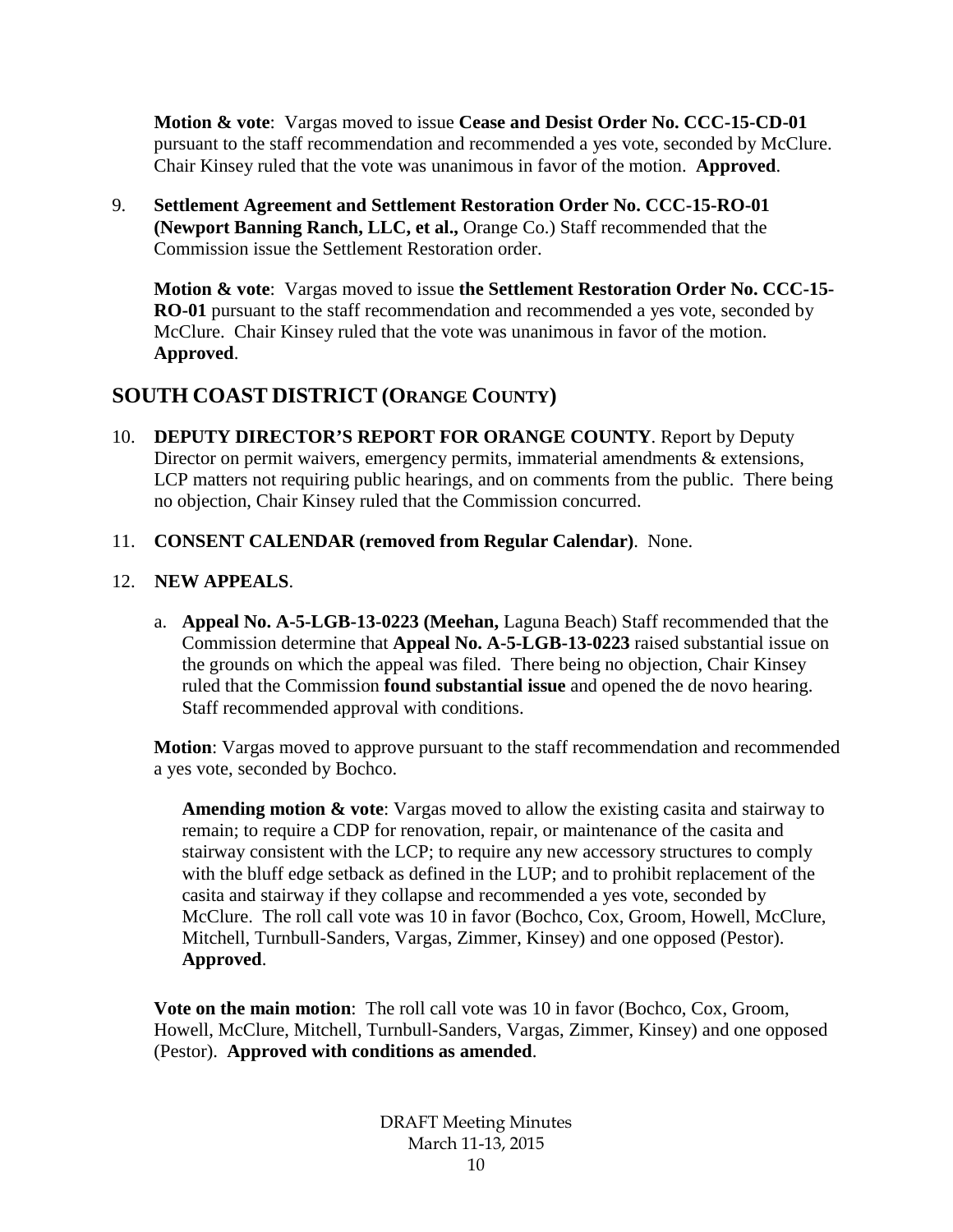b. **Appeal No. A-5-LGB-14-0027 (Mssk Ventures, LLC,** Laguna Beach) [**POSTPONED**]

#### 13. **COASTAL PERMIT APPLICATIONS**.

- a. **Application No. 5-13-1100 (Newport Mesa Unified School District,** Newport Beach) [**POSTPONED**]
- b. **Application No. 5-13-1233 (City of Seal Beach, Bay City Partners and Marina Beach House,** Seal Beach) Staff recommended denial.

**Motion**: Zimmer moved to approve and recommended a no vote, seconded by [Bochco].

**Amending motion & vote**: Zimmer moved to require that the applicant convey the four lots on Marina closest to the boating facility to a third party at no cost, that those lots be restricted to the development of lower-cost visitor-serving uses, including overnight accommodations, and that the CC&Rs for the subdivision include protections for the adjacent boat yard and recommended a yes vote, seconded by Bochco. The roll call vote was 9 in favor (Bochco, Groom, Howell, McClure, Mitchell, Turnbull-Sanders, Vargas, Zimmer, Kinsey) and 2 opposed (Cox, Pestor). **Approved**.

**Amending motion & vote**: Zimmer moved to adopt permit conditions as described by Deputy Director Sarb, to require that the four proposed lots dedicated to visitor-serving uses be conveyed as a single parcel, but with the possibility of future subdivision, and that Commission staff work with the City of Seal Beach to establish the hours of the public park and recommended a yes vote, seconded by Groom. The roll call vote was 11 in favor and none opposed. **Approved**.

**Vote on main motion**: Chair Kinsey ruled that the vote was unanimous in favor of the motion. **Approved with conditions as amended**.

c. **Application No. 5-14-1007 (Peters,** Newport Beach) [**POSTPONED**]

The Commission recessed for the day at 7:30 p.m.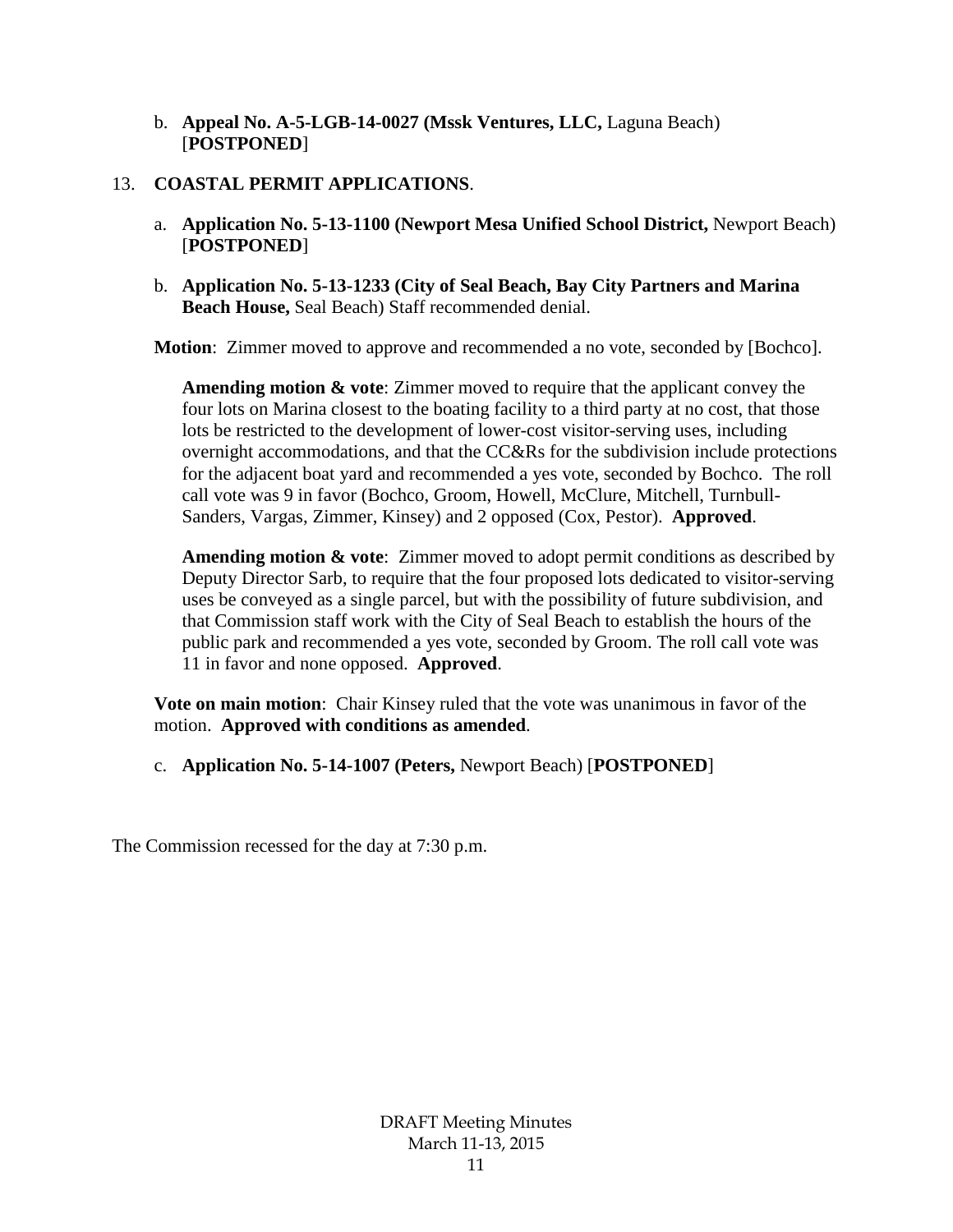## **FRIDAY, MARCH 13, 2015**

- 1. **CALL TO ORDER**. The meeting of the California Coastal Commission was called to order at 9:00 a.m. by Chair Kinsey.
- 2. **ROLL CALL**. Present: Chair Kinsey, Cox, Groom, McClure, Pestor, Turnbull-Sanders, Vargas. Howell arrived at 9:20 a.m. Non-voting: Gibson, Lucchesi. Absent: Bochco, Mitchell, Zimmer.
- 3. **AGENDA CHANGES**
- 4. **GENERAL PUBLIC COMMENT**.

## **SOUTH COAST DISTRICT (LOS ANGELES COUNTY)**

- 5. **ADMINISTRATIVE CALENDAR**. Staff recommended that the Commission concur with the Executive Director's determination. There being no objection, Chair Kinsey ruled that the Commission concurred.
	- a. **Application No. 5-14-1690 (City of Long Beach,** Long Beach)
	- b. **Application No. 5-15-0009 (Barratt,** Venice)
	- c. **Application No. 5-15-0086 (Hill & Heiserman,** Santa Monica)

## **SOUTH COAST DISTRICT (LOS ANGELES COUNTY)**

- 6. **DEPUTY DIRECTOR'S REPORT FOR LOS ANGELES COUNTY**. Report by Deputy Director on permit waivers, emergency permits, immaterial amendments & extensions, LCP matters not requiring public hearings, and on comments from the public. There being no objection, Chair Kinsey ruled that the Commission concurred.
- 7. **CONSENT CALENDAR (removed from Regular Calendar)**. None.

## 8. **REVISED FINDINGS**.

a. **Permit No. 5-98-156-A16 (DDR Urban LLC and City of Long Beach,** Long Beach) Staff recommended that the Commission approve the revised findings.

**Motion & vote**: Turnbull-Sanders moved to approve the revised findings pursuant to the staff recommendation and recommended a yes vote, seconded by Groom. The vote of the prevailing side (Cox, Groom, Howell, McClure, Turnbull-Sanders, Vargas) was unanimous in favor of the motion. **Approved**.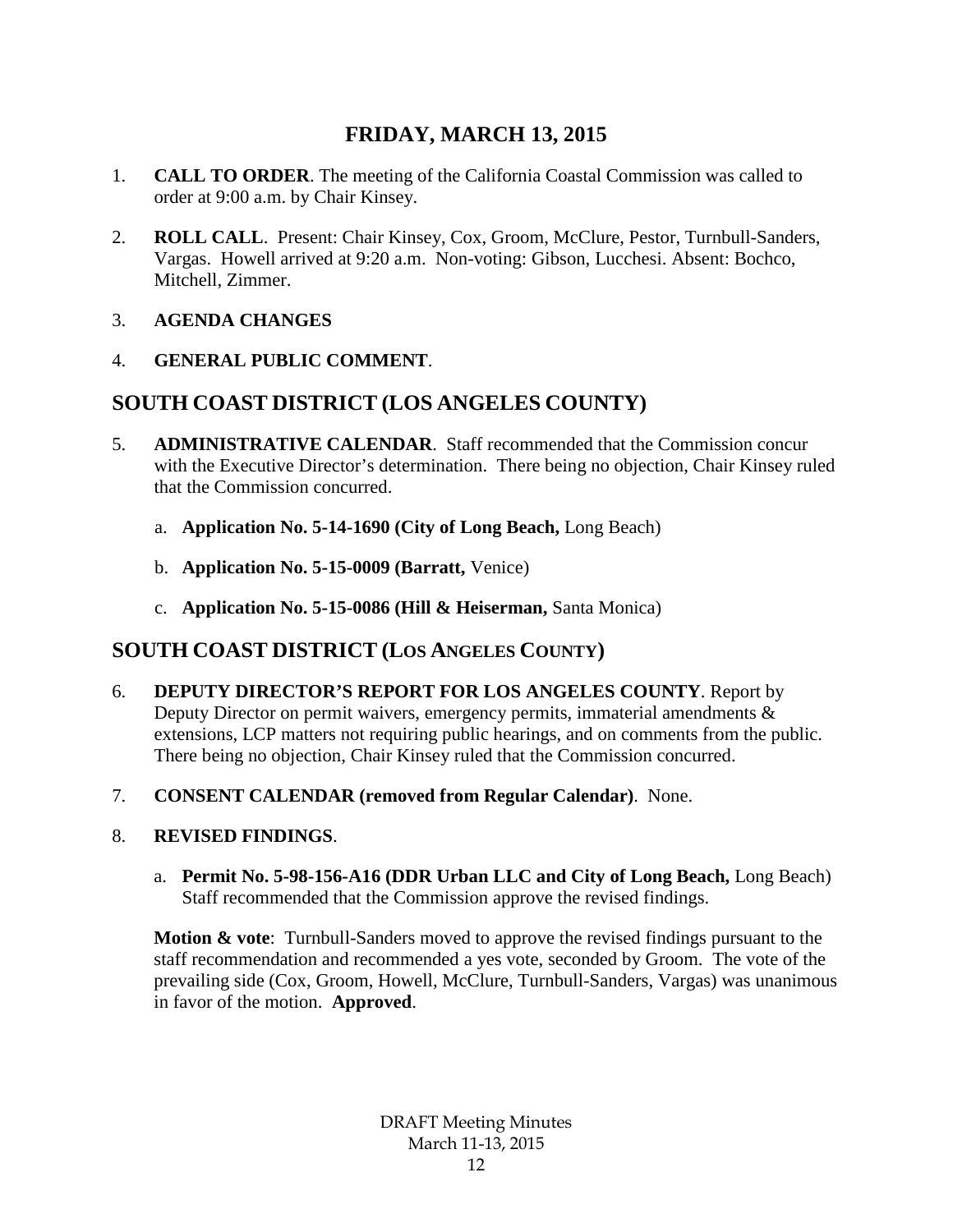## **STATEWIDE**

- 9. **Public Workshop: Lower Cost Visitor Serving Accommodations**. Information only. No action taken.
- 10. **FUTURE AGENDA ITEMS**. Information only

There being no old or new business, the meeting of the California Coastal Commission adjourned at 12:30 p.m.

Respectfully submitted,

Charles Lester Executive Director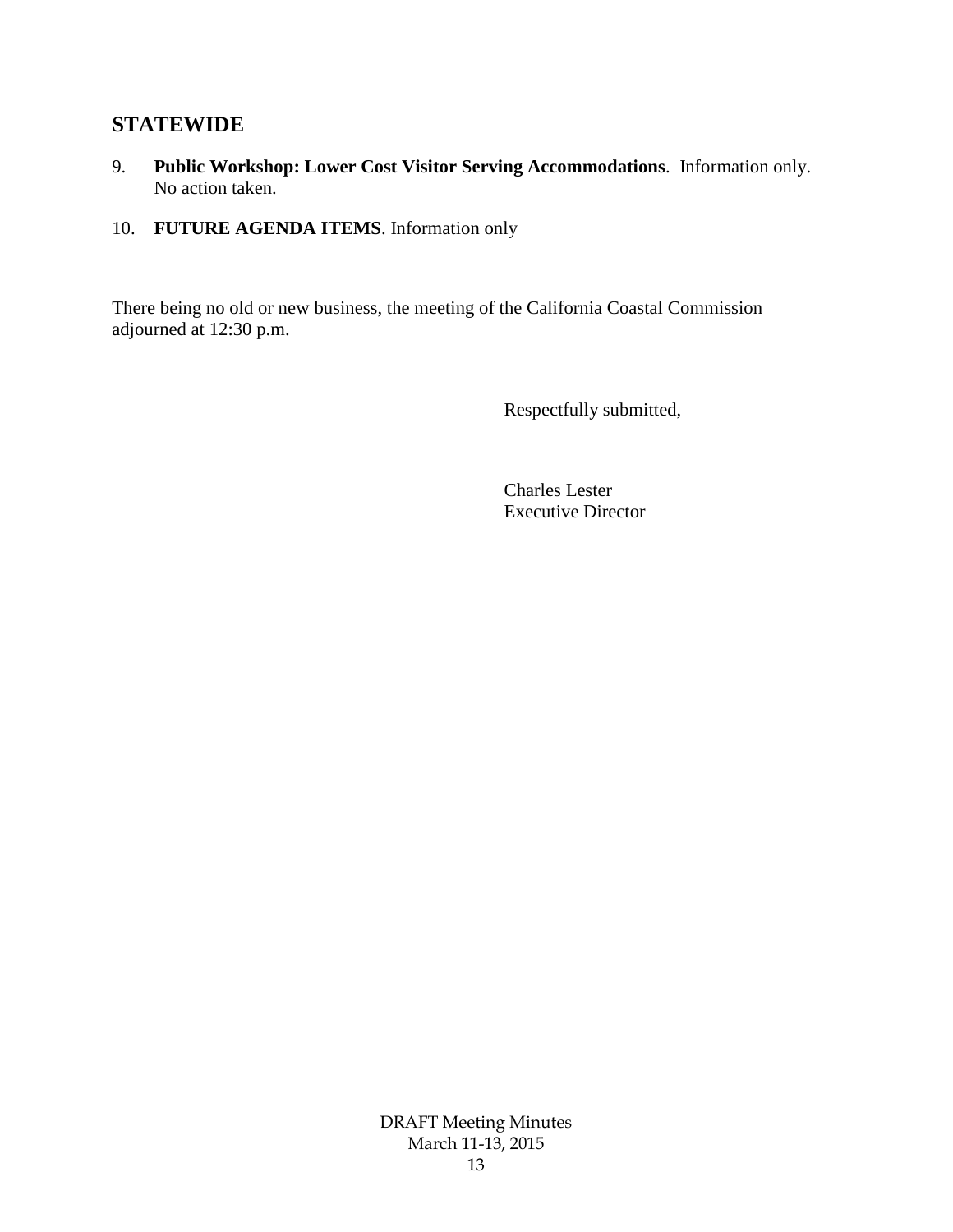### **CALIFORNIA COASTAL COMMISSION**

45 FREMONT, SUITE 2000 SAN FRANCISCO, CA 94105- 2219 VOICE (415) 904- 5200 FAX ( 415) 904- 5400 TDD (415) 597-5885



**W23**

- DATE: April 27, 2015
- TO: Coastal Commissioners
- FROM: Charles Lester, Executive Director
- SUBJECT: MINUTES of MEETING of **DECEMBER 10-12, 2014** Portola Plaza Hotel 2 Portola Plaza Monterey, CA 93940

## **WEDNESDAY, DECEMBER 10, 2014**

- 1. **CALL TO ORDER**. The meeting of the California Coastal Commission was called to order at 9:00 a.m. by Chair Kinsey.
- 2. **ROLL CALL**. Present: Chair Kinsey, Vice Chair Zimmer, Bochco, Cox, Groom, Howell, McClure, Mitchell, Shallenberger, Turnbull-Sanders. Vargas arrived at 9:20 a.m. Nonvoting: Jones, Lucchesi, Randolph.
- 3. **Public Workshop: Lower Cost Visitor Serving Accommodations.** Discussion only.
- 4. **ELECTION OF OFFICERS.** Bochco nominated Commissioner Kinsey for Chair and Commissioner Zimmer for Vice Chair, seconded by Turnbull-Sanders. Chair Kinsey and Vice Chair Zimmer elected by unanimous consent.

Chair Kinsey nominated Commissioner Bochco as the Commission's representative on the Santa Monica Bay Restoration Commission and Commissioner Vargas as the Commission's representative on the Santa Monica Mountains Conservancy, seconded by Cox. Commissioners Bochco and Vargas elected by unanimous consent.

- 5. **AGENDA CHANGES.**
- 6. **GENERAL PUBLIC COMMENT**. None.
- 7. **CHAIR'S REPORT**. Information only.

#### **STATEWIDE**

- 8. **EXECUTIVE DIRECTOR'S REPORT**.
	- a. **Director's Report**. Information only.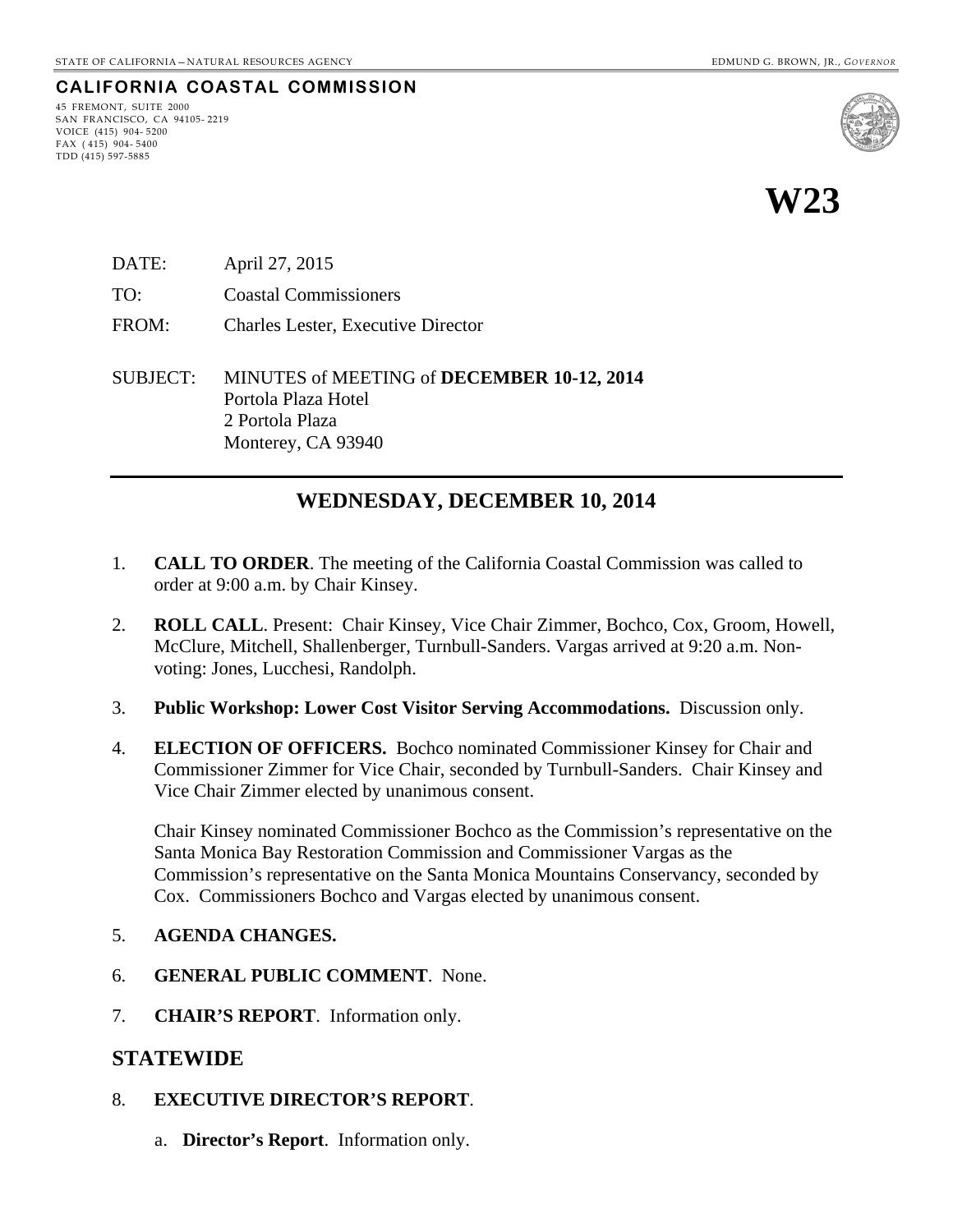b. **Courier Service Contract.** Staff recommended approval of the Courier Service contract.

**Motion & vote**: Groom moved to approve pursuant to the staff recommendation and recommended a yes vote, seconded by Turnbull-Sanders. Chair Kinsey ruled that the vote was unanimous in favor of the motion. **Approved.**

- c. **Annual Report of the Conservation/Open Space OTD Program**. Information only.
- d. **Briefing on Civil Service Hiring/Recruitment and Agency Diversity.** Information only.

## **SOUTH COAST DISTRICT (ORANGE COUNTY)**

- 9. **CONSENT CALENDAR**. Staff recommended that the Commission approve the consent calendar with conditions. Chair Kinsey ruled that the Commission approved the consent calendar by unanimous consent.
	- a. **Application No. 5-14-0664 (McCarthy,** Newport Beach)
	- b. **Application No. 5-14-1673 (Scheel,** San Clemente)

## **ENFORCEMENT**

- 10. **ENFORCEMENT REPORT**. Report by Chief of Enforcement on Statewide Enforcement Program. Information only.
- 11. **COMMISSION CONSENT CEASE & DESIST ORDER No. CCC-14-CD-05 (Beim**, Carlsbad) Staff recommended that the Commission issue the Cease and Desist order.

**Motion & vote:** Howell moved to issue the cease and desist order pursuant to the staff recommendation and recommended a yes vote, seconded by Shallenberger. Chair Kinsey ruled that the vote was unanimous in favor of the motion. **Approved**.

12. **COMMISSION CONSENT RESTORATION ORDER NO. CCC-14-RO-05 (Beim**, Carlsbad) Staff recommended that the Commission issue the Restoration order.

**Motion & vote:** Howell moved to issue the restoration order pursuant to the staff recommendation and recommended a yes vote, seconded by Shallenberger. Chair Kinsey ruled that the vote was unanimous in favor of the motion. **Approved**.

## **SOUTH COAST DISTRICT (ORANGE COUNTY)**

13. **DEPUTY DIRECTOR'S REPORT FOR ORANGE COUNTY**. Report by Deputy Director on permit waivers, emergency permits, immaterial amendments & extensions, LCP matters not requiring public hearings, and on comments from the public. There being no objection, Chair Kinsey ruled that the Commission concurred.

> DRAFT Meeting Minutes December 10-12, 2014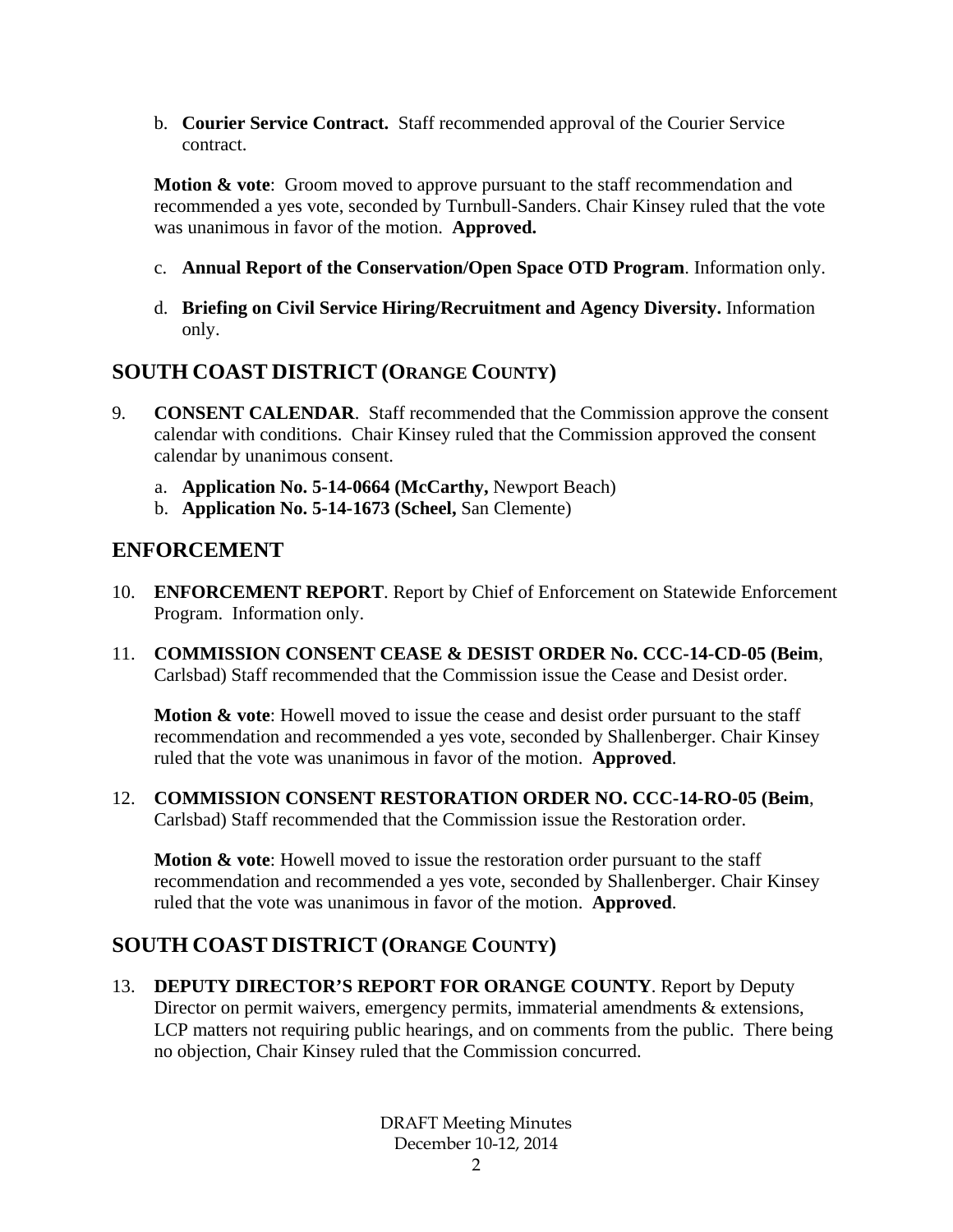#### 14. **CONSENT CALENDAR (removed from Regular Calendar)**. None.

#### 14.5. **LOCAL COASTAL PROGRAMS (LCPs).**

a. **City of Newport Beach LCP Amendment No. LCP-5-NPB-14-0820-2 (Back Bay Landing) Time Extension.** Staff recommended approval of the time extension.

**Motion & vote**: Zimmer moved to grant the time extension and recommended a yes vote, seconded by Turnbull-Sanders. Chair Kinsey ruled that the vote was unanimous in favor of the motion. **Approved**.

#### 15. **NEW APPEALS**.

a. **Appeal No. A-5-LGB-14-0037 (Koga Properties**, Laguna Beach) Staff recommended the Commission determine that the appeal raised substantial issue on the grounds on which the appeal was filed and approval with conditions at the de novo hearing.

**Motion & vote**: Howell moved to postpone and recommended a yes vote, seconded by Mitchell. The roll call vote was 6 in favor (Cox, Howell, McClure, Mitchell, Turnbull-Sanders, Vargas) and 5 opposed (Bochco, Groom, Shallenberger, Zimmer, Kinsey). **Postponed**.

#### 16. **COASTAL PERMIT APPLICATIONS**.

a. **Application No. 5-14-1291 (South Coast Water District,** Laguna Beach) Staff recommended approval with conditions.

**Motion & vote:** Cox moved to approve pursuant to the staff recommendation and recommended a yes vote, seconded by Howell. Chair Kinsey ruled that the vote was unanimous in favor of the motion. **Approved with conditions.**

## **SAN DIEGO COAST DISTRICT**

- 17. **DEPUTY DIRECTOR'S REPORT**. Report by Deputy Director on permit waivers, emergency permits, immaterial amendments & extensions, LCP matters not requiring public hearings, and on comments from the public. There being no objection, Chair Kinsey ruled that the Commission concurred.
- 18. **CONSENT CALENDAR (removed from Regular Calendar)**. Staff moved one item [**20a**] to the expanded consent calendar and recommended approval with conditions.

**Motion & vote:** Cox moved to approve pursuant to the staff recommendation and recommended a yes vote, seconded by Howell. Chair Kinsey ruled that the vote was unanimous in favor of the motion. **Approved with conditions**.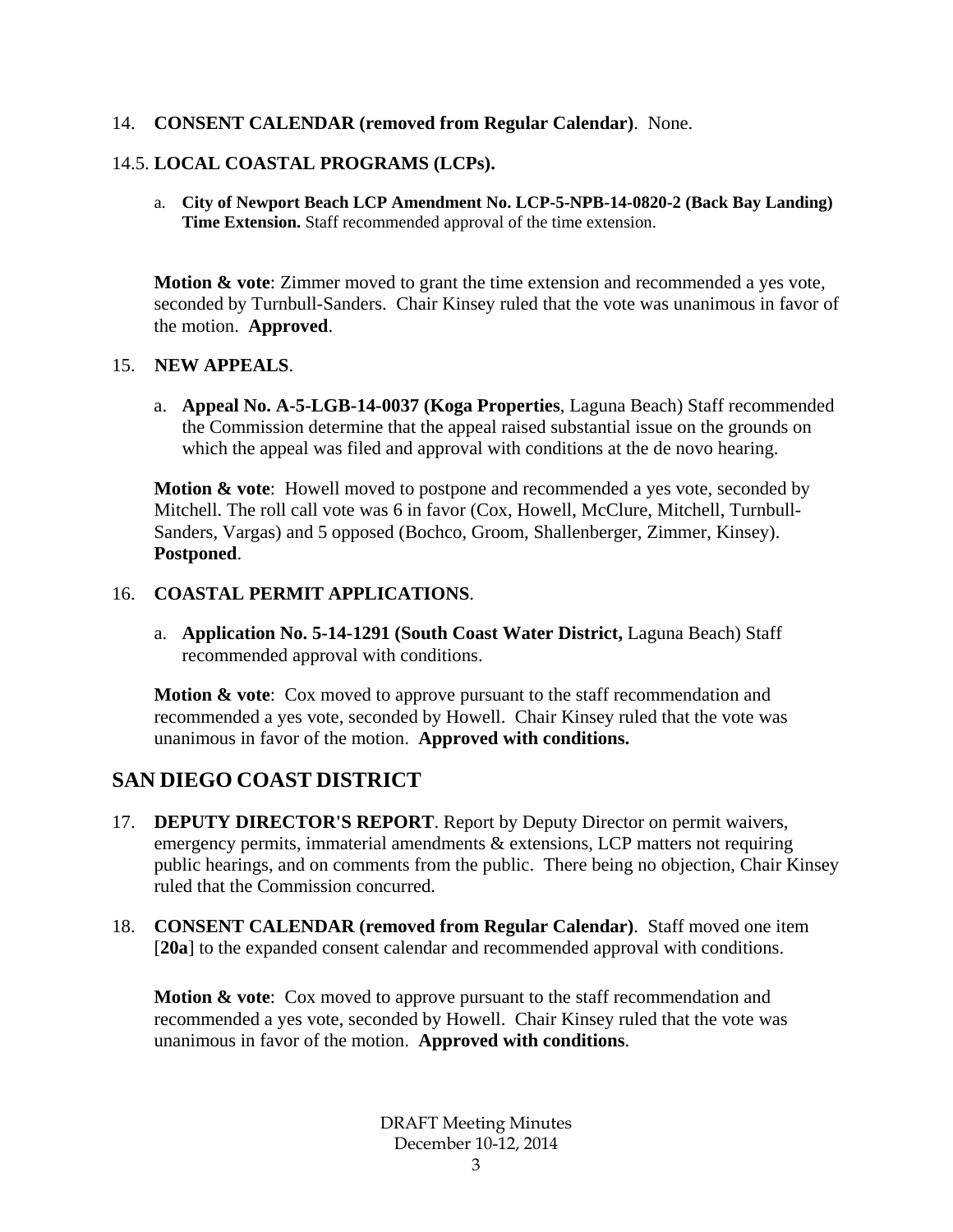#### 19. **LOCAL COASTAL PROGRAMS (LCPs).**

a. **City of Carlsbad LCP Amendment No. LCP-6-CII-14-0837-2 (Daybreak Community Church) Time Extension**. Staff recommended approval of the time extension.

**Motion & vote**: Cox moved to approve the time extension and recommended a yes vote, seconded by Groom. Chair Kinsey ruled that the vote was unanimous in favor of the motion. **Approved**.

#### 20. **COASTAL PERMIT APPLICATIONS**.

a. **Application No. 6-14-1707 (Caltrans,** Carlsbad) Moved by staff to the expanded consent calendar. **Approved with conditions**.

#### **STATEWIDE**

- 21. **APPROVAL OF MINUTES**. None.
- 22. **COMMISSIONERS' REPORTS**. None.
- 23. **CONSERVANCY REPORT**. None.
- 24. **SANTA MONICA MOUNTAINS CONSERVANCY REPORT**. None.
- 25. **SANTA MONICA BAY RESTORATION REPORT**. None.
- 26. **DEPUTY ATTORNEY GENERAL'S REPORT**. Information only.

The Coastal Commission recessed for the day at 3:45 p.m.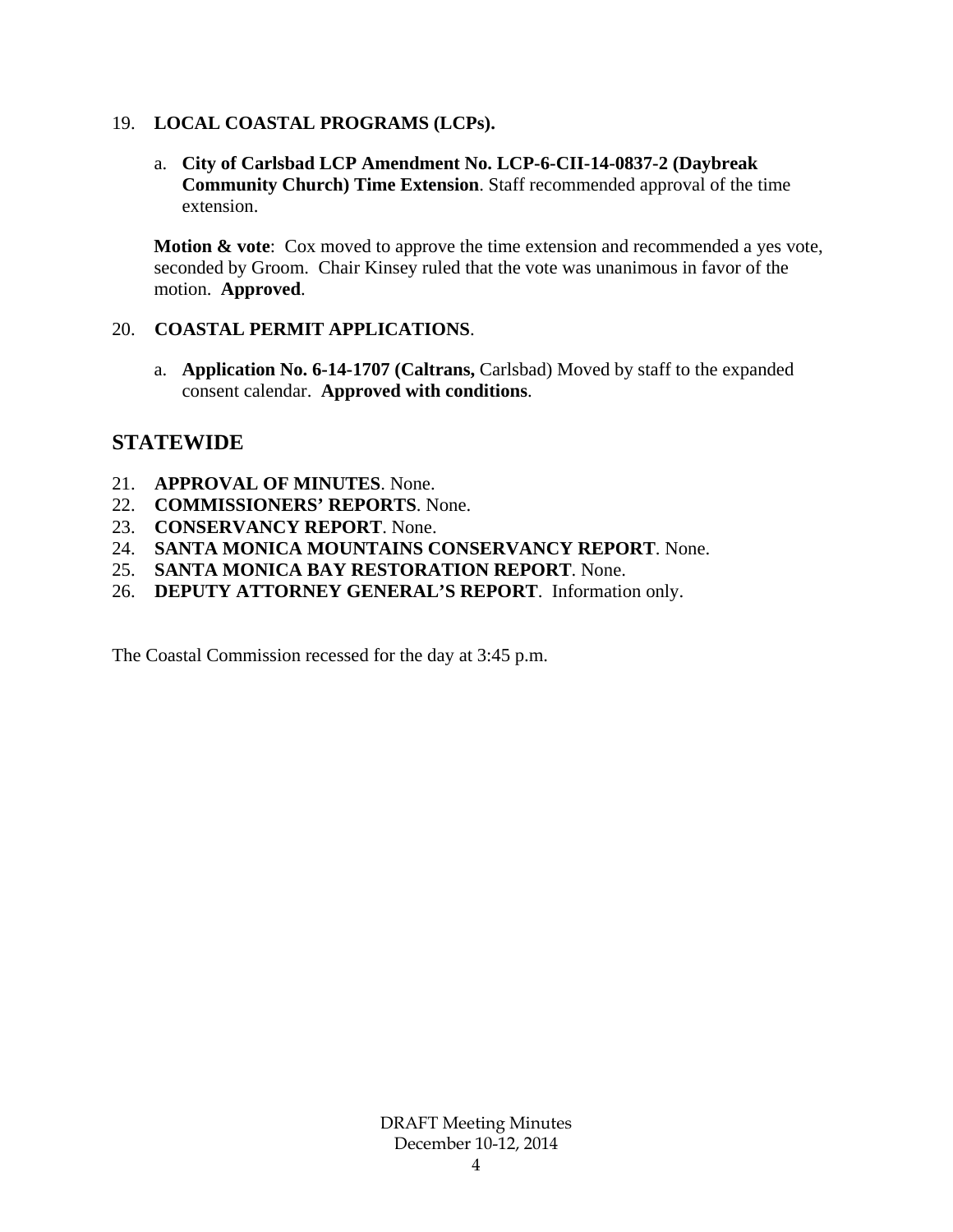## **THURSDAY, DECEMBER 11, 2014**

- 1. **CALL TO ORDER**. The meeting of the California Coastal Commission was called to order at 9:00 a.m. by Chair Kinsey.
- 2. **ROLL CALL**. Present: Chair Kinsey, Vice Chair Zimmer, Bochco, Cox, Groom, Howell, McClure, Mitchell, Shallenberger, Turnbull-Sanders, Vargas. Non-voting: Jones, Lucchesi, Randolph.
- 3. **AGENDA CHANGES.**
- 4. **GENERAL PUBLIC COMMENT**. Members of the public addressed the Commission on various issue affecting the coast.

## **SOUTH COAST DISTRICT (LOS ANGELES COUNTY)**

- 5. **ADMINISTRATIVE CALENDAR**. Staff recommended that the Commission concur with the Executive Director's determination. There being no objection, Chair Kinsey ruled that the Commission concurred.
	- a. **Application No. 5-14-1758 (Donaldson,** Venice, Los Angeles)
	- b. **Application No. 5-14-1815 (Jacobson,** Venice, Los Angeles)

## **STATEWIDE**

6. **Public Education Program Annual Update**. **Postponed***.*

## **NORTH CENTRAL COAST DISTRICT**

- 7. **DEPUTY DIRECTOR'S REPORT**. Report by Deputy Director on permit waivers, emergency permits, immaterial amendments & extensions, LCP matters not requiring public hearings, and on comments from the public. There being no objection, Chair Kinsey ruled that the Commission concurred.
- 8. **CONSENT CALENDAR (removed from Regular Calendar)**.

## **CENTRAL COAST DISTRICT**

- 9. **DEPUTY DIRECTOR'S REPORT**. Report by Deputy Director on permit waivers, emergency permits, immaterial amendments & extensions, LCP matters not requiring public hearings, and on comments from the public. There being no objection, Chair Kinsey ruled that the Commission concurred.
- 10. **CONSENT CALENDAR (removed from Regular Calendar)**. None.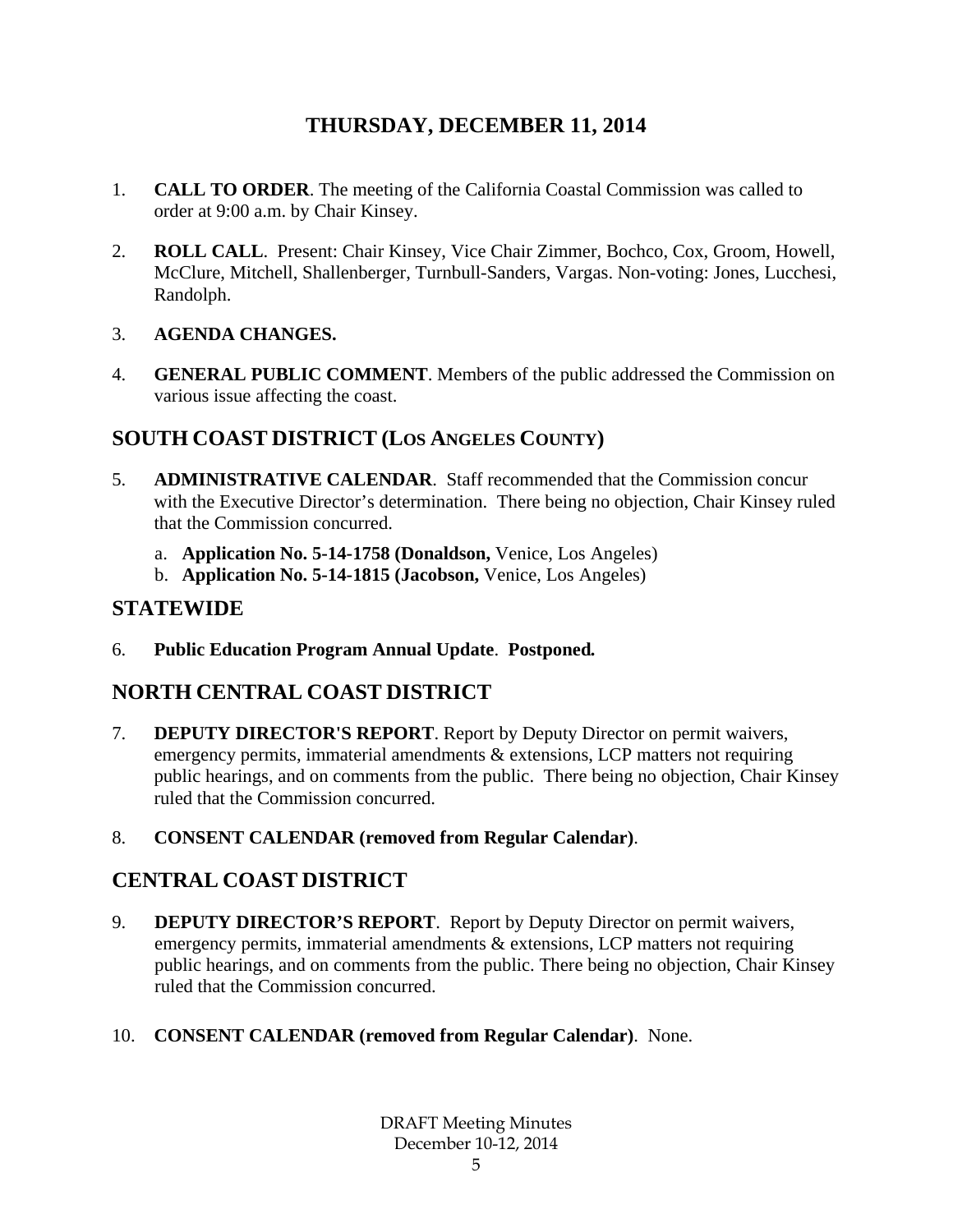### 11. **LOCAL COASTAL PROGRAMS (LCPs)**

a. **Santa Cruz County LCP Amendment No. 3-SCO-14-0817-1 Part B (Signs).** Staff recommended denial as submitted and approval if modified as suggested by staff.

**Motion & vote**: Groom moved to reject the Implementation Plan as submitted and recommended a yes vote, seconded by Howell. Chair Kinsey ruled that the vote was unanimous in favor of the motion. **Certification denied as submitted**.

**Motion & vote**: Groom moved to certify the Implementation Plan if modified as suggested pursuant to the staff recommendation and recommended a yes vote, seconded by Howell. Chair Kinsey ruled that the vote was unanimous in favor of the motion. **Approved with modifications.**

b. **San Luis Obispo County LCP Amendment No. LCP-3-SLO-14-0839-3 (Former Cambria Library Parcel Redesignation).** Staff recommended approval of the Land Use Plan as submitted.

**Motion & vote**: Howell moved to certify the Land Use Plan as submitted and recommended a yes vote, seconded by Bochco. Chair Kinsey ruled that the vote was unanimous in favor of the motion. **Approved as submitted**.

#### 12. **NEW APPEALS**.

a. **Appeal No. A-3-STC-14-0049 (La Bahia Hotel,** Santa Cruz) Staff recommended that the Commission determine that **Appeal No. A-3-STC-14-0049** raised no substantial issue.

**Motion & vote**: Groom moved to determine that **Appeal No. A-3-STC-14-0049** raised no substantial issue on the grounds on which the appeal was filed and recommended a yes vote, seconded by Shallenberger. The roll call vote was 10 in favor (Bochco, Cox, Groom, Howell, McClure, Mitchell, Shallenberger, Turnbull-Sanders, Vargas, Kinsey) and one opposed (Zimmer). **No Substantial Issue found**.

## 13. **COASTAL PERMIT APPLICATIONS**.

a. **Application No. A-3-MRB-06-064 (Black Hill Villas,** Morro Bay) [**POSTPONED**]

## **SOUTH CENTRAL COAST DISTRICT**

14. **DEPUTY DIRECTOR'S REPORT**. Report by Deputy Director on permit waivers, emergency permits, immaterial amendments & extensions, LCP matters not requiring public hearings, and on comments from the public. There being no objection, Chair Kinsey ruled that the Commission concurred.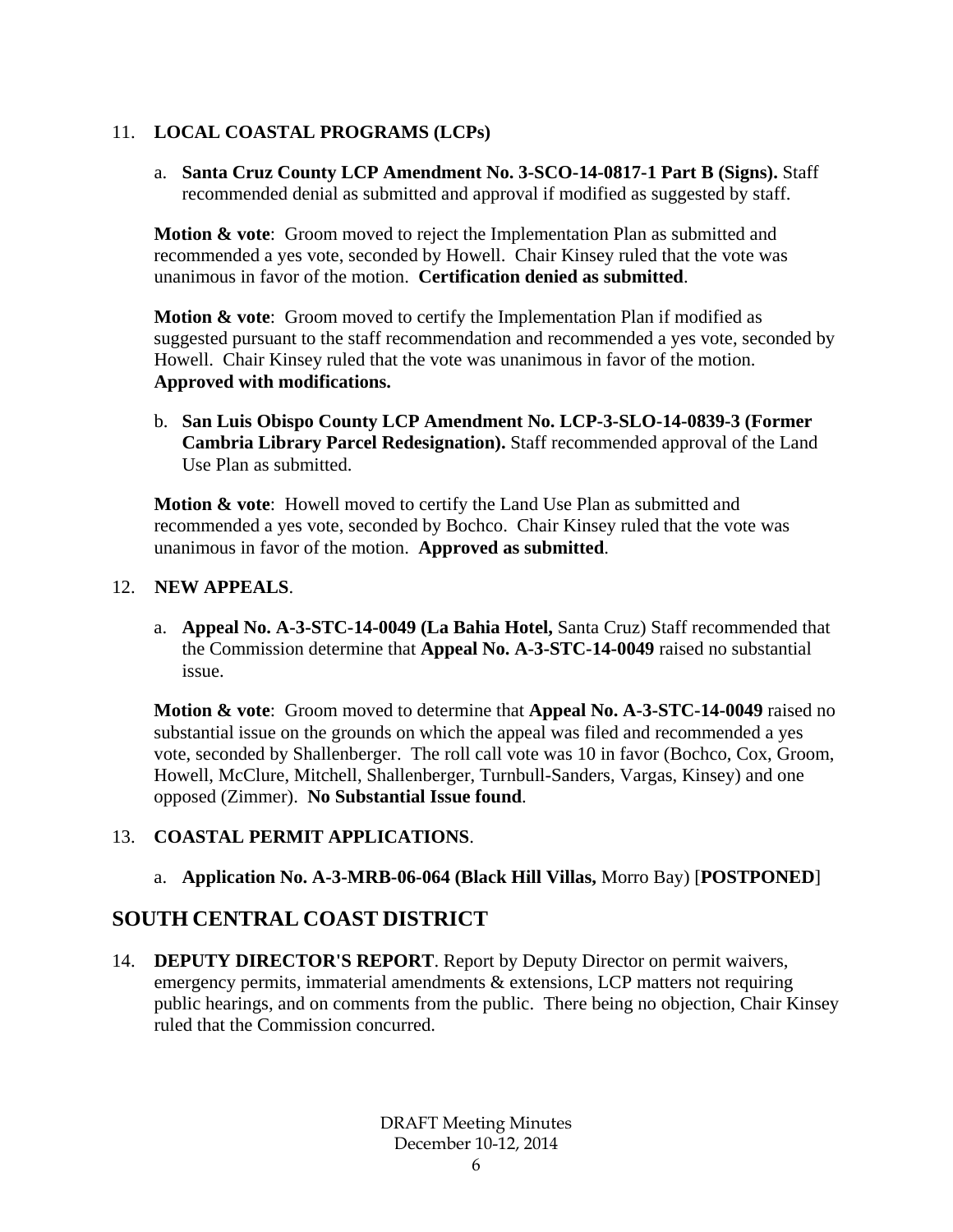- a. **University of California, Santa Barbara, Long Range Development Plan Amendment No. MAJ-1-11 (Comprehensive Update). Certification Review.** Staff recommended that the Commission concur with the Executive Director's determination that the amendment is legally adequate. There being no objection, Chair Kinsey ruled that the Commission concurred.
- 15. **CONSENT CALENDAR (removed from Regular Calendar)**. Staff moved 5 items [**17b, 17c, 17d, 17f, 17g**] and recommended approval with conditions.

**Motion & vote:** Shallenberger moved to approve pursuant to the staff recommendation and recommended a yes vote, seconded by Groom. Chair Kinsey ruled that the vote was unanimous in favor of the motion. **Approved with conditions**.

#### 16. **NEW APPEALS**.

a. **Appeal No. A-4-MAL-13-0257 (Safapour,** Malibu) Staff recommended that the Commission determine that the appeal raised substantial issue on the grounds on which the appeal was filed. There being no objection, Chair Kinsey ruled that the Commission found substantial issue and opened the de novo hearing. Staff recommended approval with conditions.

**Motion & vote:** Turnbull-Sanders moved to approve pursuant to the staff recommendation and recommended a yes vote, seconded by Bochco. Chair Kinsey ruled that the vote was unanimous in favor of the motion. **Approved with conditions**.

#### 17. **COASTAL PERMIT APPLICATIONS**.

- a. **Application No. 4-12-043 (Broad Beach Geologic Hazard Abatement District,**  Malibu) *Trailed until after lunch*. [**WITHDRAWN BY APPLICANT**]
- b. **Application No. 4-06-025 (Los Angeles County Department of Public Works**) Moved by staff to the expanded consent calendar. **Approved with conditions.**
- c. **Application No. 4-06-124 (Los Angeles County Department of Public Works**) Moved by staff to the expanded consent calendar. **Approved with conditions.**
- d. **Application No. 4-13-0256 (Uger and Williams Consolidated Inc.,** Los Angeles Co.) Moved by staff to the expanded consent calendar. **Approved with conditions.**
- e. **Application No. 4-13-0303 (Vogt & Olsson**, Los Angeles Co.) Staff recommended approval with conditions.

**Motion & vote**: Mitchell moved to approve pursuant to the staff recommendation and recommended a yes vote, seconded by Howell. The roll call vote was 10 in favor (Bochco, Cox, Groom, Howell, Mitchell, Shallenberger, Turnbull-Sanders, Vargas, Zimmer, Kinsey) and one opposed (McClure). **Approved with conditions**.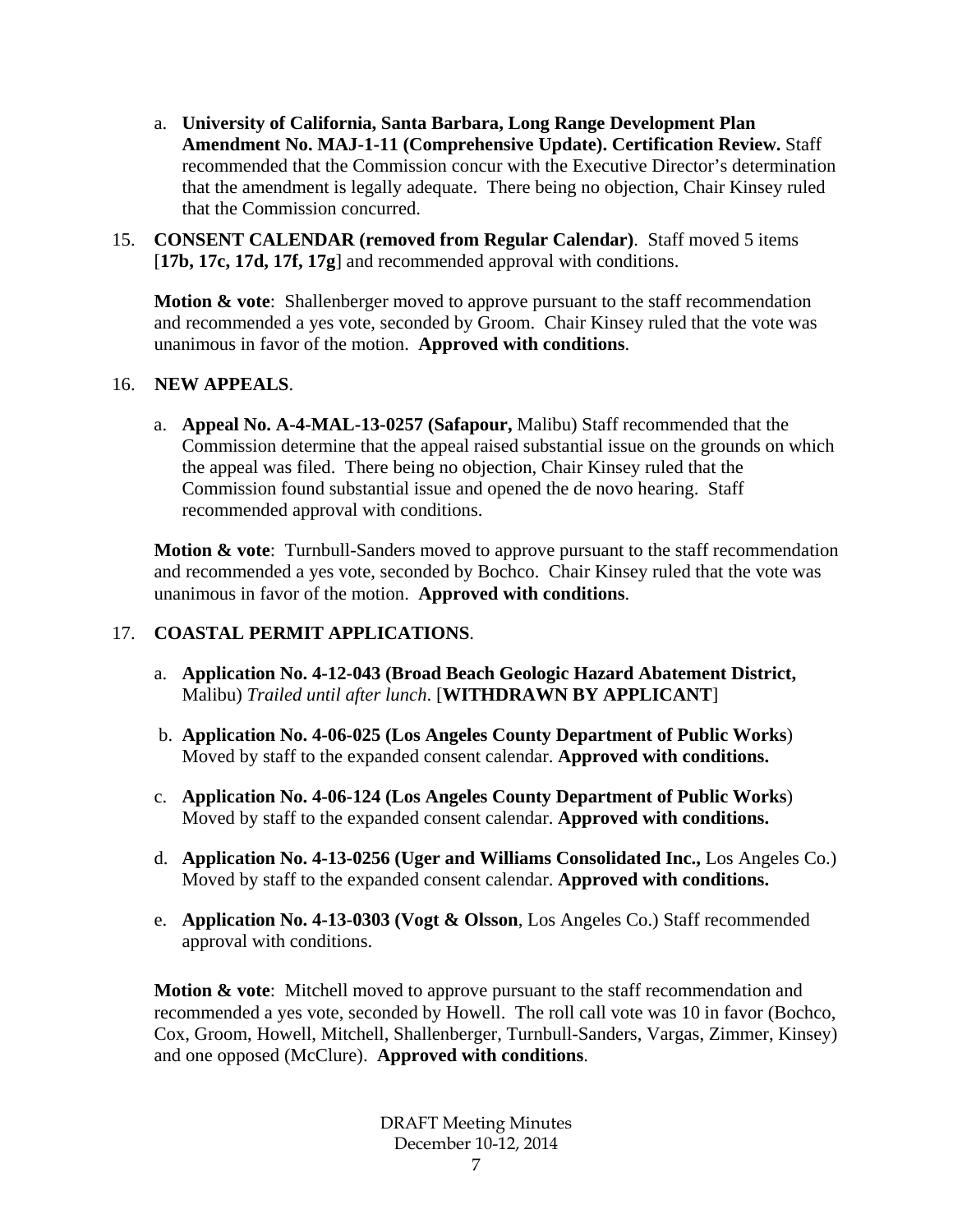- f. **Application No. 4-13-0413 (Leachman**, Los Angeles Co.) Moved by staff to the expanded consent calendar. **Approved with conditions.**
- g. **Application No. 4-14-1537 (City of San Buenaventura,** City of San Buenaventura) Moved by staff to the expanded consent calendar. **Approved with conditions.**

## **CLOSED SESSION**.

*Arnold Land Co. v. CCC*. – The Commission received litigation information and advice and gave direction.

*Baltimore Land Co. v. CCC*, – The Commission received litigation information and advice and gave direction.

*Frank v. CCC*, - The Commission received litigation information and advice and gave direction.

*CCC v. U.S. Dept. of the Navy et al***.**, – The Commission received litigation information, advice and gave direction.

*Gradstein et al. v. CCC et al. (Stoloski, RPI),* – The Commission received litigation information.

*Marina Coast Water District v. CCC (California-American Water Co., RPI),* – The Commission received litigation information.

*SDS Family Trust v. CCC,* – The Commission received litigation information.

**LUNCH RECESS.** The Commission recessed for lunch at 12:45 p.m. and returned at 1:15 p.m.

## 17. **COASTAL PERMIT APPLICATIONS**.

a. **Application No. 4-12-043 (Broad Beach Geologic Hazard Abatement District,**  Malibu) [**WITHDRAWN BY APPLICANT**]

## **SOUTH COAST DISTRICT (LOS ANGELES COUNTY)**

- 18. **DEPUTY DIRECTOR'S REPORT FOR LOS ANGELES COUNTY**. Report by Deputy Director on permit waivers, emergency permits, immaterial amendments  $\&$ extensions, LCP matters not requiring public hearings, and on comments from the public. There being no objection, Chair Kinsey ruled that the Commission concurred.
- 19. **CONSENT CALENDAR (removed from Regular Calendar)**. Staff moved one item [20b] to the expanded consent calendar and recommended approval with conditions.

**Motion & vote:** Turnbull-Sanders moved to approve pursuant to the staff recommendation and recommended a yes vote, seconded by Vargas. Chair Kinsey ruled that the vote was unanimous in favor of the motion. **Approved with conditions**.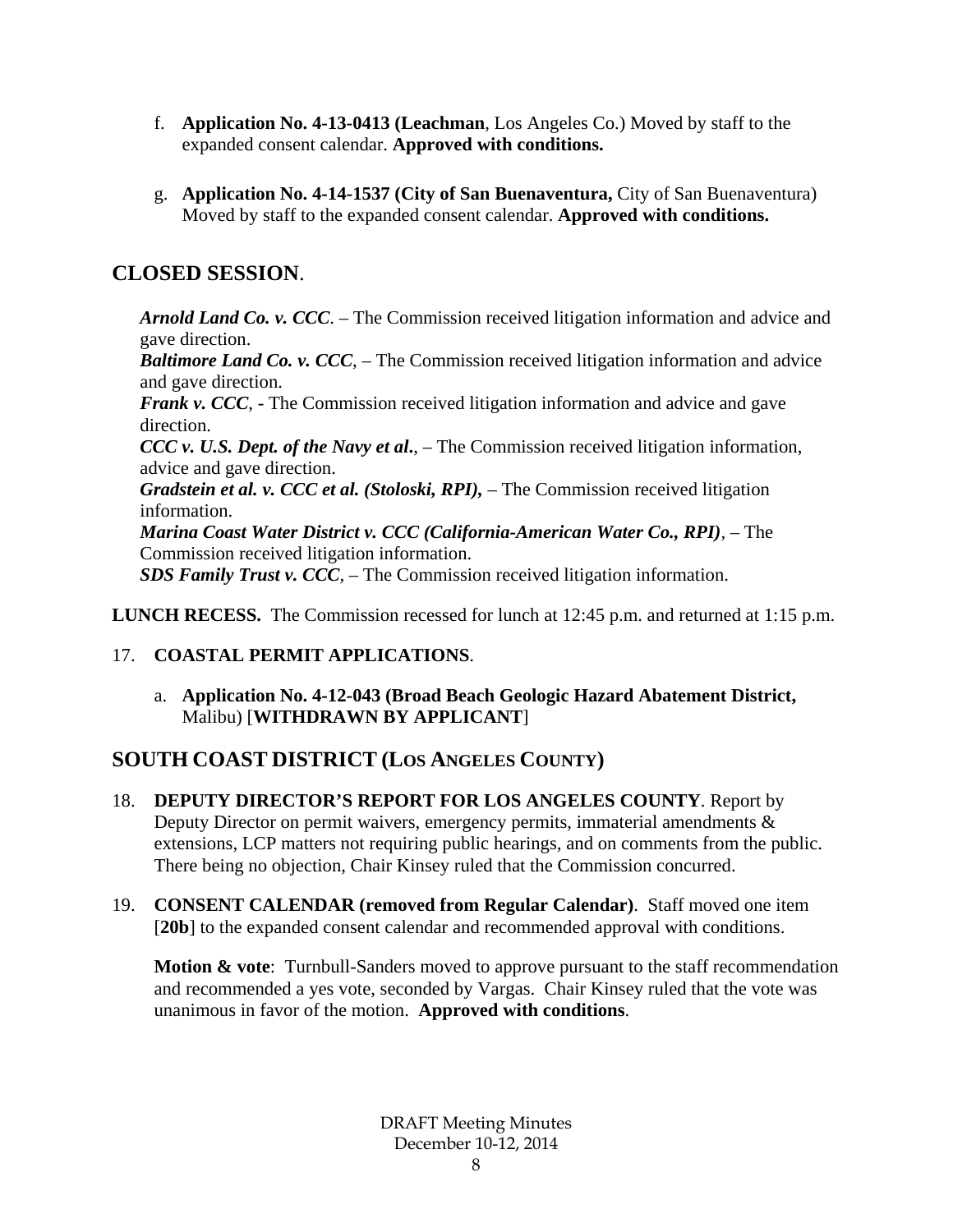#### 20. **COASTAL PERMIT APPLICATIONS**.

a. **Application No. 5-14-0269 (City of Long Beach Dredging**) Staff recommended approval with conditions.

**Motion & vote**: Shallenberger moved to approve pursuant to the staff recommendation and recommended a yes vote, seconded by Cox. Chair Kinsey ruled that the vote was unanimous in favor of the motion. **Approved with conditions.**

b. **Application No. 5-14-1387 (Beauchamp, Cohen, Coppenrath,** Pacific Palisades, Los Angeles) Moved by staff to the expanded consent calendar. **Approved with conditions**.

#### 21. **FEDERAL CONSISTENCY**.

**a. CC-0004-14 (City of Long Beach Dredge Disposal**) Staff recommended that the Commission conditionally concur that the project is consistent.

**Motion & vote:** Shallenberger moved to conditionally concur that the project if modified as suggested by Special Condition 2, is consistent and recommended a yes vote, seconded by Howell. Chair Kinsey ruled that the vote was unanimous in favor of the motion. **Approved**.

The Commission recessed for the day at 7:00 p.m.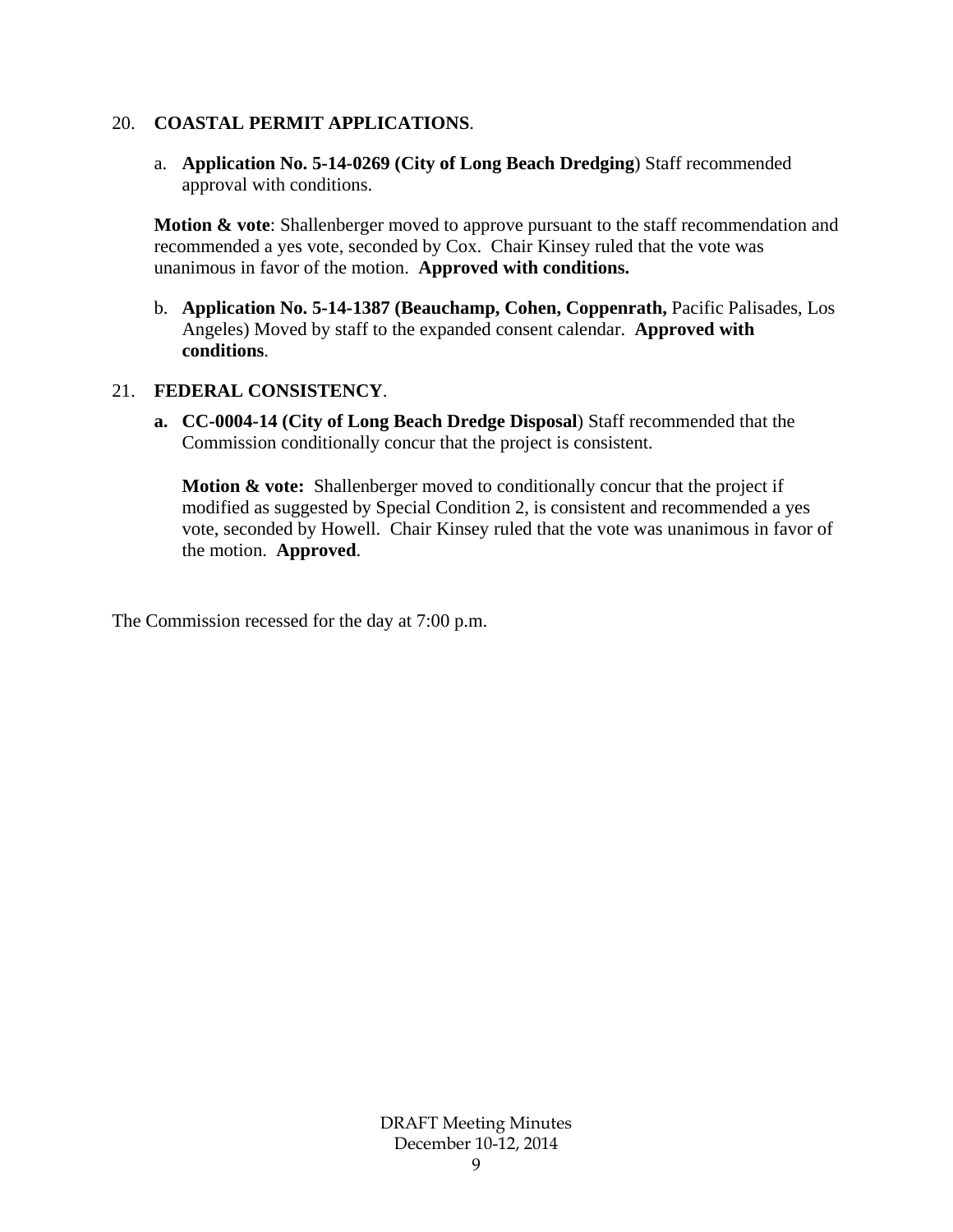## **FRIDAY, DECEMBER 12, 2014**

- 1. **CALL TO ORDER**. The meeting of the California Coastal Commission was called to order at 9:00 a.m. by Chair Kinsey.
- 2. **ROLL CALL**. Present: Chair Kinsey, Vice Chair Zimmer, Bochco, Cox, Groom, Howell, McClure, Mitchell, Shallenberger, Turnbull-Sanders. Non-voting: Jones.
- 3. **AGENDA CHANGES.**
- 4. **GENERAL PUBLIC COMMENT.** Members of the public addressed the Commission on various issues affecting the coast.

## **NORTH COAST DISTRICT**

- 5. **DEPUTY DIRECTOR'S REPORT**. Report by Deputy Director on permit waivers, emergency permits, immaterial amendments & extensions, LCP matters not requiring public hearings, and on comments from the public. There being no objection, Chair Kinsey ruled that the Commission concurred.
- 6. **CONSENT CALENDAR (removed from Regular Calendar)**. None.
- 7. **COASTAL PERMIT APPLICATIONS**.
	- a. **Application No. 1-13-0489 (California Department of Fish & Wildlife,** Del Norte Co.) [**POSTPONED**]

## **ENERGY, OCEAN RESOURCES AND FEDERAL CONSISTENCY**

- 8. **ENERGY, OCEAN RESOURCES and FEDERAL CONSISTENCY**. Report by the Deputy Director on permit waivers, emergency permits, immaterial amendments & extensions, negative determinations, matters not requiring public hearings, and status report on offshore oil & gas exploration & development. There being no objection, Chair Kinsey ruled that the Commission concurred.
	- a. **SONGS Mitigation Program. Information only.**
	- b. **Ocean Health Index.** Information only.
	- c. **NOAA's Office of National Marine Sanctuaries (ONMS) Sanctuary Nomination Process.** Information only.
	- d. **Changes to CCMP List of Federal Permits Subject to Federal Consistency Review.** Staff recommended adoption of the modifications.

**Motion & vote**: Groom moved to adopt the modifications and recommended a yes vote, seconded by Howell. Chair Kinsey ruled that the vote was unanimous in favor of the motion. **Approved**.

> DRAFT Meeting Minutes December 10-12, 2014 10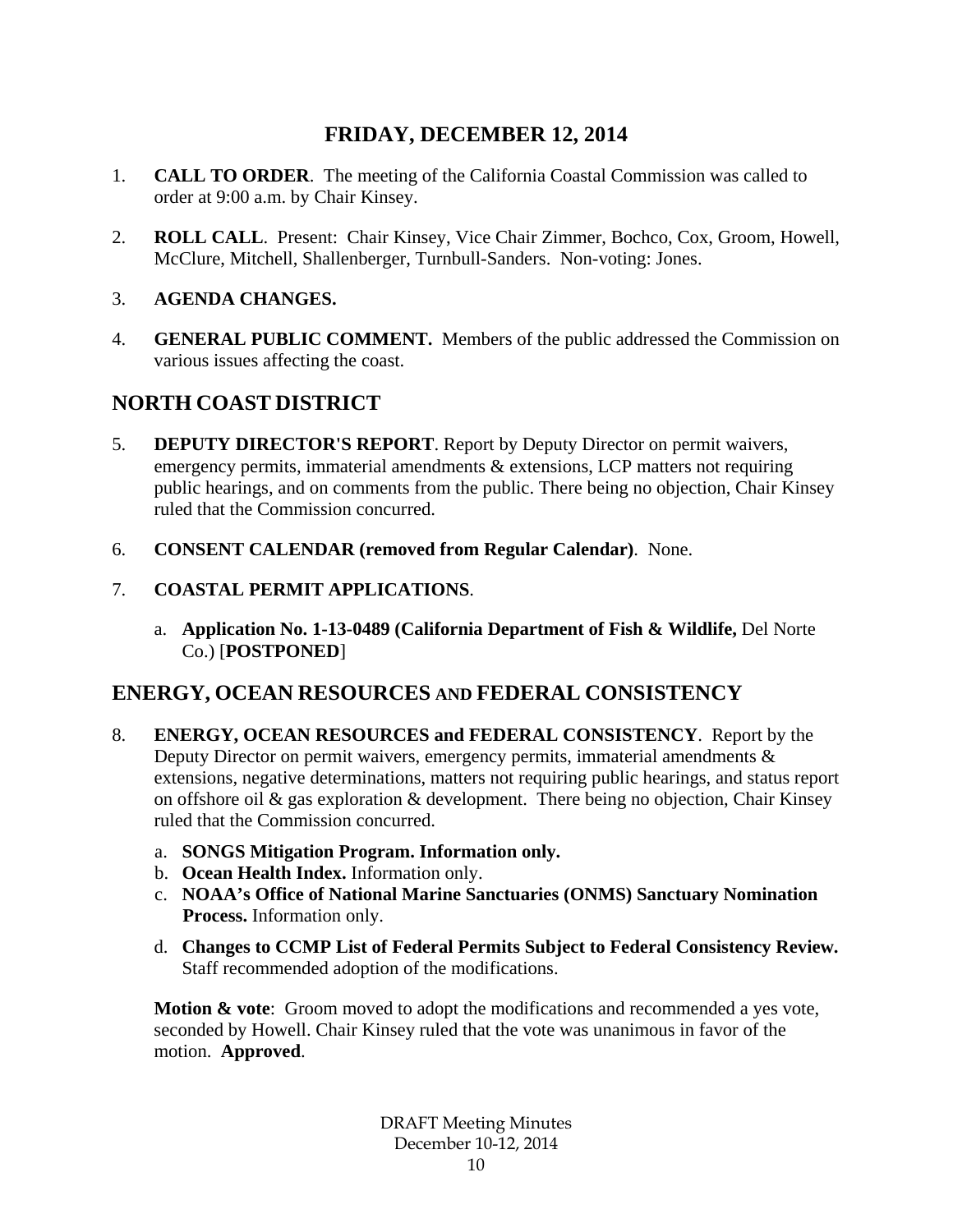9. **CONSENT CALENDAR (removed from Regular Calendar)**. Staff moved 2 items [10a, 11b] to the expanded consent calendar and recommended approval with conditions.

**Motion & vote:** Groom moved to approve the consent calendar pursuant to the staff recommendation and recommended a yes vote, seconded by Howell. Chair Kinsey ruled that the vote was unanimous in favor of the motion. **Approved with conditions.**

#### 10. **PERMIT AMENDMENTS**.

a. **Permit No. E-01-029-A4 & CC-111-01 (GU Holdings, Inc.,** Hermosa Beach) Moved by staff to the expanded consent calendar. **Approved with conditions.**

#### 11. **FEDERAL CONSISTENCY.**

a. **CD-0002-14 (NOAA,** Northern California) Staff recommended that the Commission concur that the project is consistent.

**Motion & vote:** Zimmer moved to concur that the project is fully consistent and recommended a yes vote, seconded by Cox. Chair Kinsey ruled that the vote was unanimous in favor of the motion. **Approved**.

b. **CC-0006-14 (North County Transit District**, San Diego Co.) Moved by staff to the expanded consent calendar. **Approved**.

## **CENTRAL COAST DISTRICT**

12. **CONSENT CALENDAR (removed from Regular Calendar)**. None.

#### 13. **NEW APPEALS**.

a. **Appeal No. A-3-SNC-14-0001 (King Ventures Resort,** Sand City) Staff recommended that the Commission determine that the appeal raised substantial issue on the grounds on which the appeal was filed. There being no objection, the Commission **found substantial issue** and continued the matter to a future hearing. **Substantial Issue found**.

#### **STATEWIDE**

14. **Petition for Repeal of After-the-Fact Permit Fee Regulation.** Staff recommended denial.

**Motion & vote:** Shallenberger moved to grant the petition for repeal and recommended a no vote, seconded by Zimmer. Chair Kinsey ruled that the vote was unanimous in opposition to the motion. **Denied**.